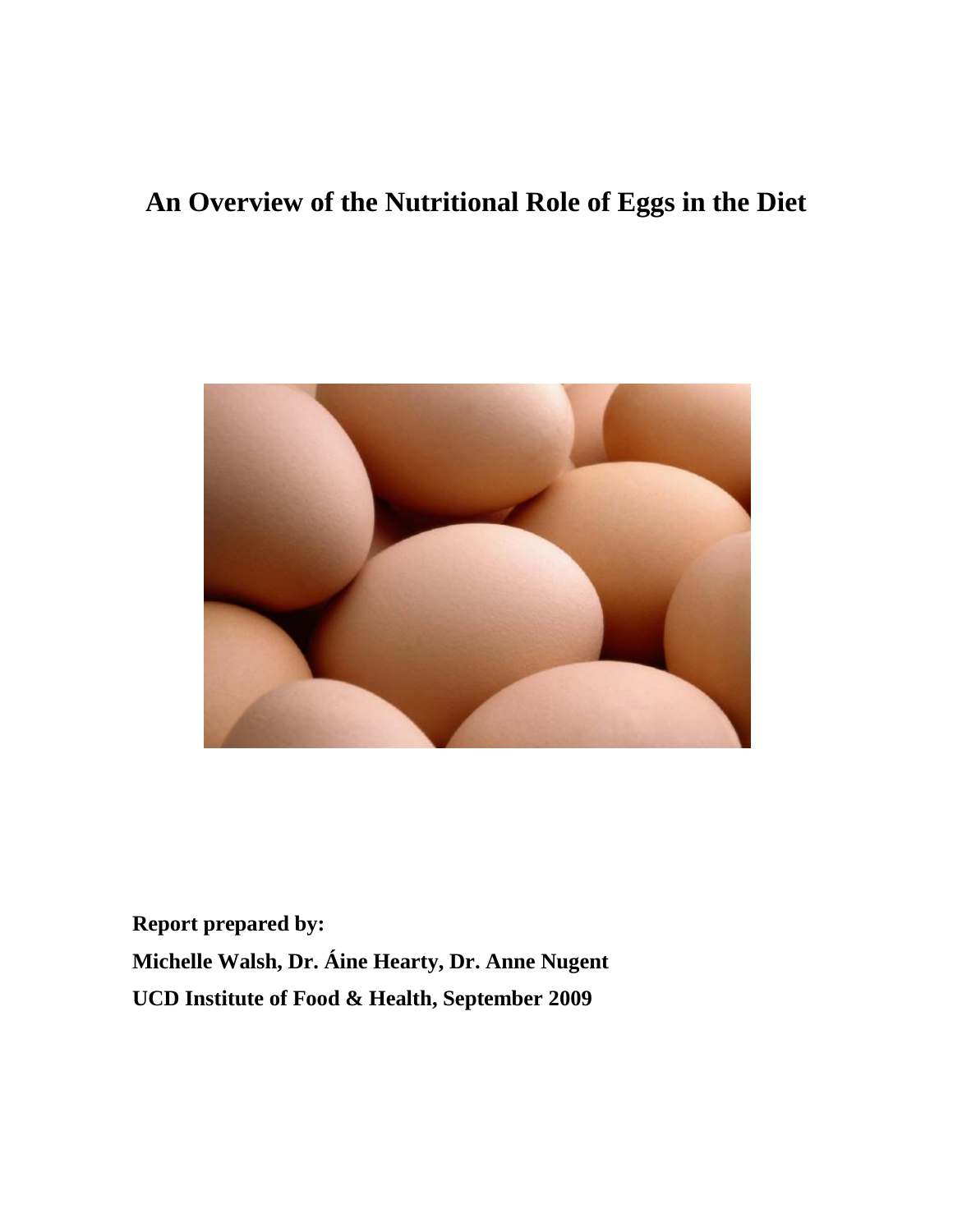# **Table of Contents**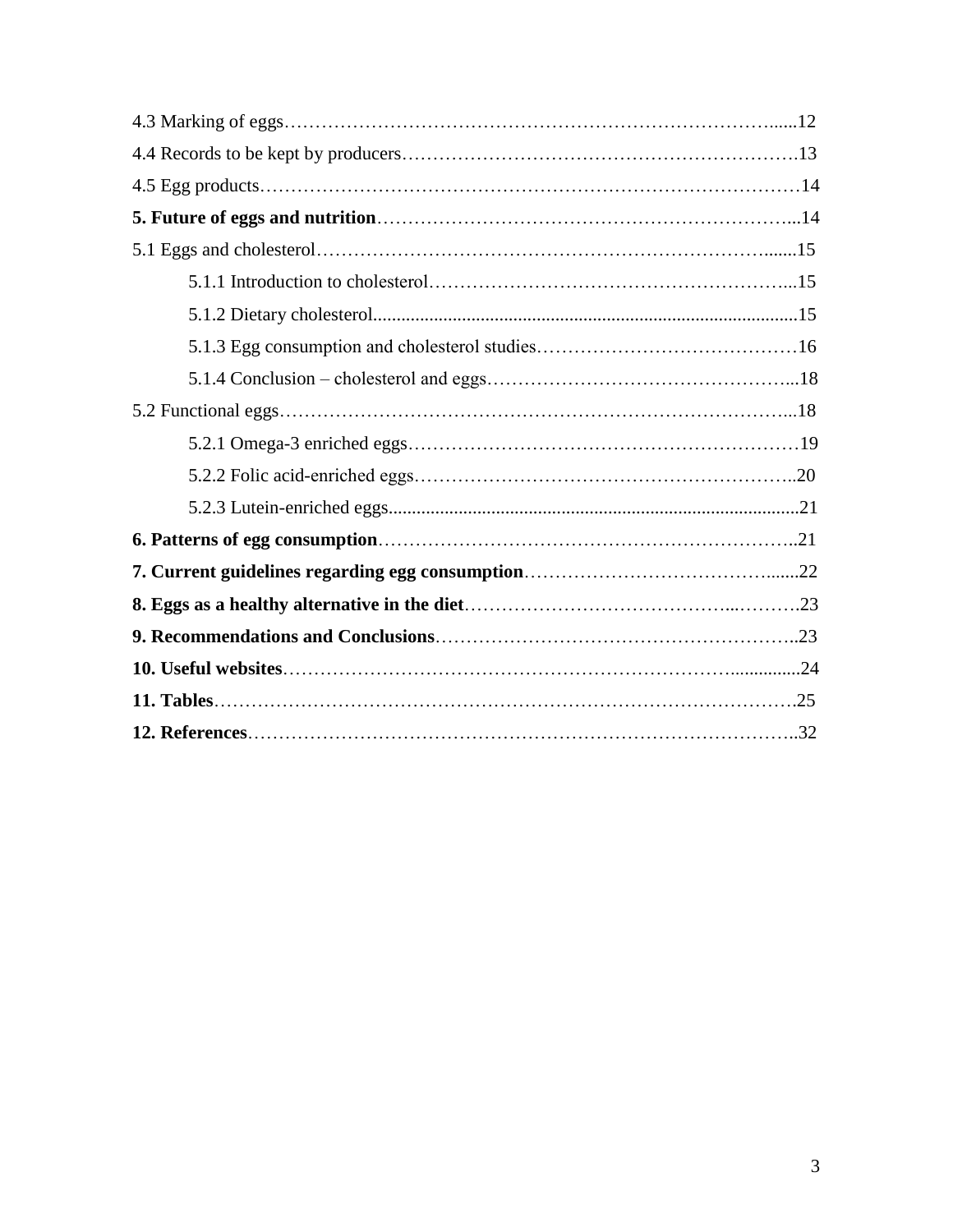# **Abbreviations**

| <b>ARMD</b>   | <b>Age Related Macular Degeneration</b>      |
|---------------|----------------------------------------------|
| <b>CHO</b>    | Carbohydrate                                 |
| <b>CVD</b>    | <b>Cardiovascular Disease</b>                |
| <b>DHA</b>    | Docosahexaenoic Acid                         |
| <b>EFSA</b>   | <b>European Food Safety Authority</b>        |
| <b>EPA</b>    | Eicosapentaenoic Acid                        |
| EU            | European Union                               |
| FA            | Folic Acid                                   |
| <b>FSA</b>    | Food Standards Agency (United Kingdom)       |
| <b>FSAI</b>   | Food Safety Authority of Ireland             |
| GI            | Glycaemic Index                              |
| HDL           | <b>High Density Lipoprotein</b>              |
| <b>IUNA</b>   | <b>Irish Universities Nutrition Alliance</b> |
| Kcal          | Kilocalories                                 |
| LDL           | Low Density Lipoprotein                      |
| <b>LNA</b>    | Linolenic Acid                               |
| <b>NCFS</b>   | National Children's Food Survey              |
| <b>NDNS</b>   | National Diet and Nutrition Survey (UK)      |
| <b>NSIFCS</b> | North South Ireland Food Consumption Survey  |
| <b>NTD</b>    | <b>Neural Tube Defect</b>                    |
| <b>NTFS</b>   | National Teen's Food Survey                  |
| <b>PUFA</b>   | Polyunsaturated Fatty Acid                   |
| <b>RDA</b>    | <b>Recommended Daily Allowance</b>           |
| <b>RNI</b>    | <b>Recommended Nutrient Intake</b>           |
| <b>SD</b>     | <b>Standard Deviation</b>                    |
| <b>TAG</b>    | Triacylglycerol                              |
| TG            | Triglycerides                                |
| <b>WHO</b>    | World Health Organisation                    |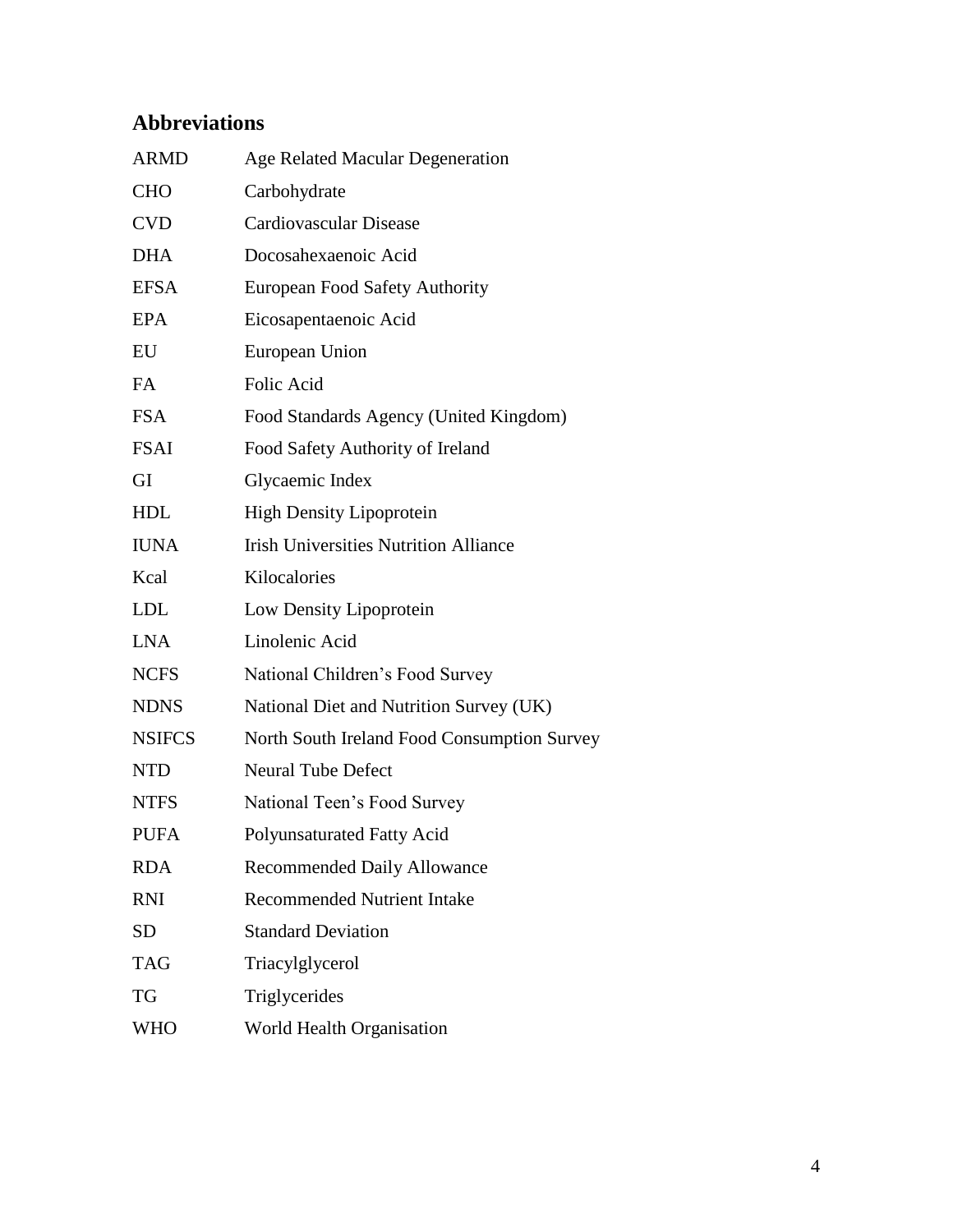# **1. Nutritional value of eggs**

Hen"s eggs have been used as a food by human beings since antiquity. Compared with the egg, no other single food of animal origin is eaten by so many people all over the world and none is served in such a variety of ways (Surai & Sparks, 2001). As well as being very popular, eggs are a highly nutritious food. One large egg provides 6.5g of protein and about half of this protein is in the egg white. Egg white is considered an ideal protein, the one by which all others are measured, because it contains all the essential amino acids in correct proportions for human nutrition (Meister, 2002). Of the total fat in eggs, over half is unsaturated fat. Eggs are also an excellent source of numerous micronutrients including iron, riboflavin, folate and many vitamins **(Table 1)**. Most of these nutrients are only found in the yolk, including the fat-soluble vitamins (A, D and E).

Data from Ireland demonstrates that eggs contributed over 15% towards the average daily intake of vitamin D and between 2-8% of folate, vitamin B12 and iron intakes (IUNA, 2001). In the USA, it was shown that eggs contributed 10-20% of the daily intake of folate and 20-30% towards the daily intakes of vitamin A, E and B12 (Song & Kerver, 2000). In the Irish food pyramid (Department of Health and Children, 2005) eggs are a part of the protein rich food group "Meat, Fish, Eggs and Alternatives". Two portions of this food group are recommended per day. One egg is equivalent to an ounce of meat.

# **2. Nutrients in Detail**

#### **2.1 Macronutrients**

**Energy**: An average egg has an energy value of 76 kilocalories and the consumption of one egg contributes to only 3% of the average daily requirement for an adult man and to only 4% for an adult women. Due to the low calorie content of eggs and the large amount of nutrients they provide, they are often referred to as a "nutrient dense" food. For good nutrition, most of a person"s daily food intake should consist of nutrient dense foods.

**Fat**: Dietary fats are composed of fatty acids and glycerol and are usually called tiacylglycerols (TAGs). TAGs are primarily used as fuel for the body, so they are commonly associated with energy metabolism. Eggs contain approximately 11% fat. The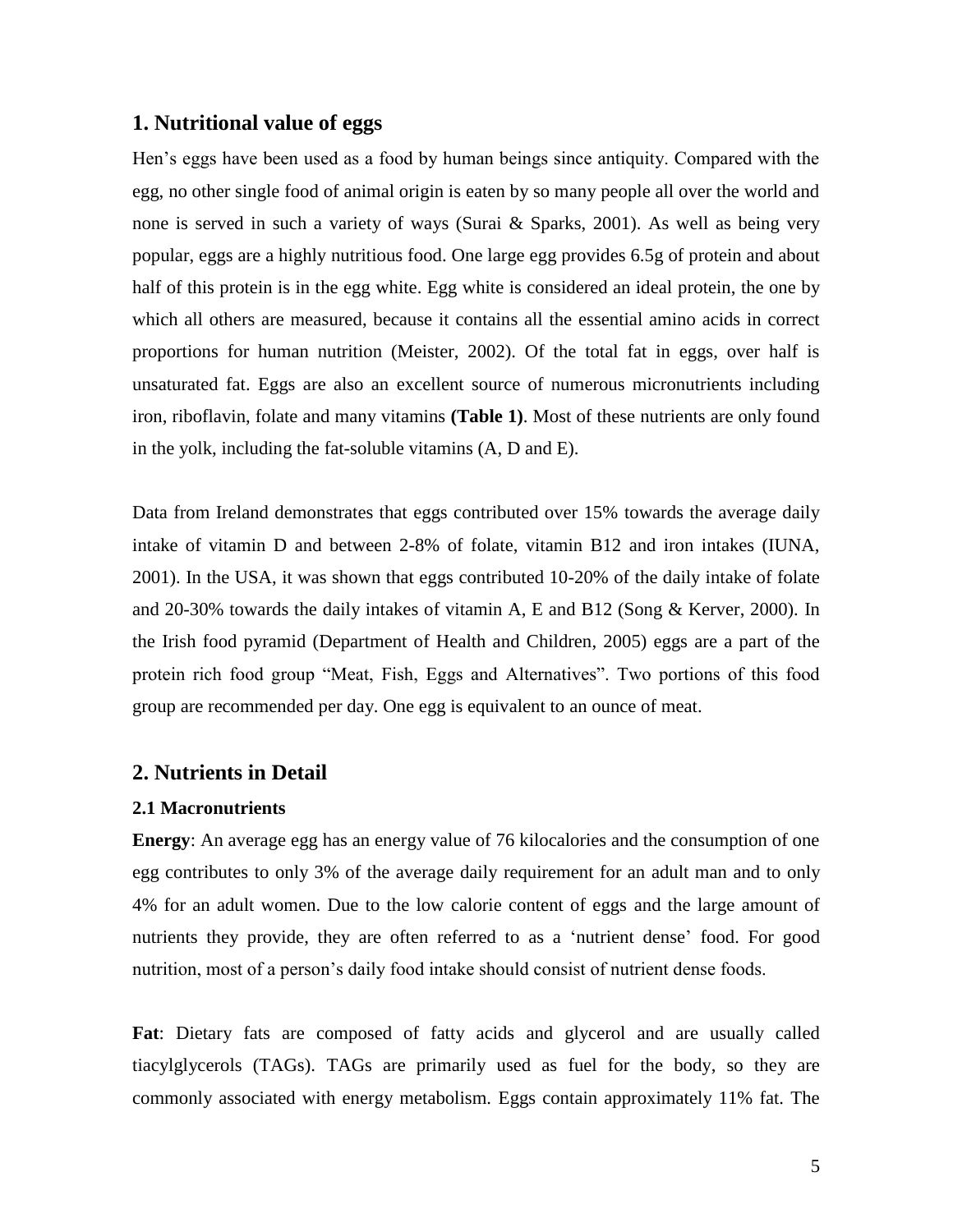majority of fat present in eggs is contained in the yolk with only 0.05% present in the albumen. Over 60% of the fat present in eggs is unsaturated, (of this 17% is polyunsaturated fat and 44% monounsaturated fat) while 32% is composed of saturated fat.

Eggs are also a source of dietary cholesterol, with each egg containing an average of 200mg of cholesterol. Cholesterol is a fat-like substance, essential to the structure and function of all cells in the body. Cholesterol helps to maintain the flexibility and permeability of cell membranes and is also a raw material for the fatty lubricants that help to keep the skin supple. Cholesterol is essential for the production of sex hormones, cortisol, vitamin D and bile salts.

**Protein**: Eggs are an excellent source of protein. Egg protein is of high biological value as it contains all the essential amino acids needed by the human body. Almost 13% of the weight of the egg is protein and it is found in both the yolk and the albumen (i.e. in the white of an egg) and the protein content is higher in the albumen than in the yolk.

#### **2.2 Micronutrients**

**Vitamin A**: Vitamin A is a fat-soluble vitamin that is essential for vision in dim light, for the maintenance of mucous membranes and for growth. It sources include egg yolk, fortified margarine, butter, milk, liver and fatty fish. Deficiency can lead to reduced night vision, loss of sight through gradual damage to the cornea and lowered resistance to infection.

**Vitamin E**: Vitamin E acts as an antioxidant in the body and protects cell membranes from damage by oxidation. Sources include egg yolk, vegetable oil, nuts, vegetables and cereals.

**Vitamin B1:** Vitamin B1 (thiamine) is involved in the release of energy from carbohydrates. It is important for the brain and nerves, which use glucose as their energy source. Along with eggs, sources include cereals, nuts and pulses, green vegetables, pork, fruit and fortified breakfast cereals. Deficiency leads to beriberi.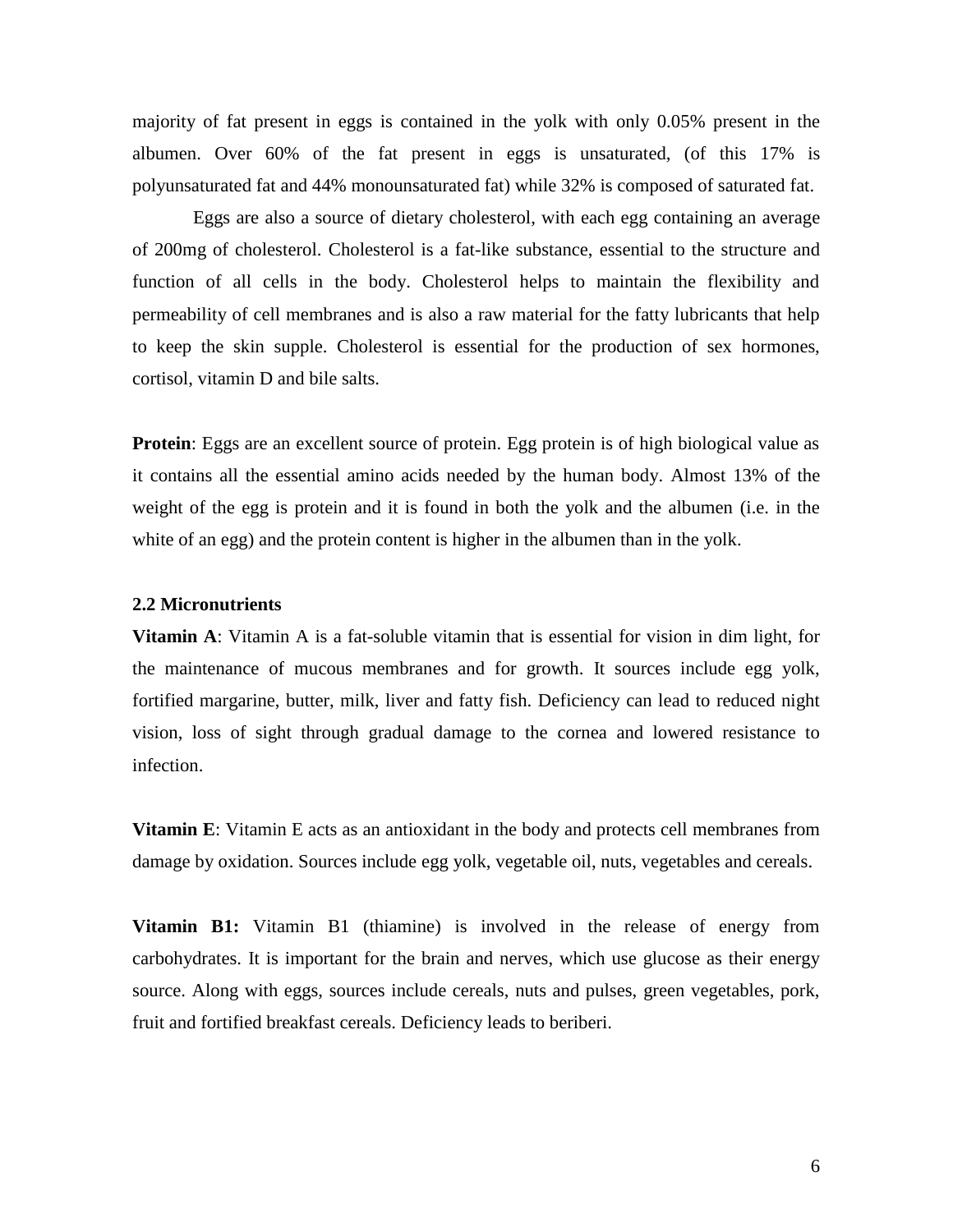**Vitamin B2:** Vitamin B2 (riboflavin) is involved in energy release from ingested nutrients, especially from fat and protein. Rich sources of vitamin B2 include liver, milk, cheese, yoghurts, eggs, green vegetables and yeast extracts.

**Vitamin B6**: Vitamin B6 (pyridoxine) is involved in the metabolism of protein. It is found in a variety of foods including beef, fish, poultry and eggs.

**Vitamin B12**: Vitamin B12 (cobalamin) is necessary for the adequate formation of blood cells and nerve fibres. Rich sources are offal and meat, eggs and milk. Deficiency leads to pernicious anaemia.

**Iron**: Iron is required for the formation of haemoglobin in red blood cells, which transport oxygen around the body. There are two forms of iron, namely haem iron (easily absorbed) and non-haem iron (not as easily absorbed). Eggs contain haem iron and therefore are an ideal haem iron source for vegetarians. The other main source of haem iron is meat. A lack of iron leads to lower iron stores in the body and eventually to iron deficiency anaemia.

**Zinc**: Zinc is essential for growth and sexual maturation. It is also involved in enzyme activity and wound healing and fighting infection. It is found in milk, cheese, meat, eggs, fish and wholegrain cereals and pulses. Deficiency is rare and may cause delayed puberty and retarded growth.

**Choline**: Choline is a dietary component essential for normal functioning of all cells. It assures the structural integrity and signalling functions of the cell membrane, and further it is critical for brain and memory development in utero and early life (Applegate, 2000). Specific Irish recommendations regarding choline intake during pregnancy do not exist, however Australian guidelines propose that pregnant women should ingest 450 mg/day, and breastfeeding women should ingest 550 mg/day (National Health and Medical Research Council, 2006). Two eggs, including the yolks, contain about 250mg of choline.

**Lutein and Zeaxanthin**: Lutein and zeaxanthin are carotenoids found in egg yolk and accumulate in the macular region of the retina in the eye. These carotenoids are strongly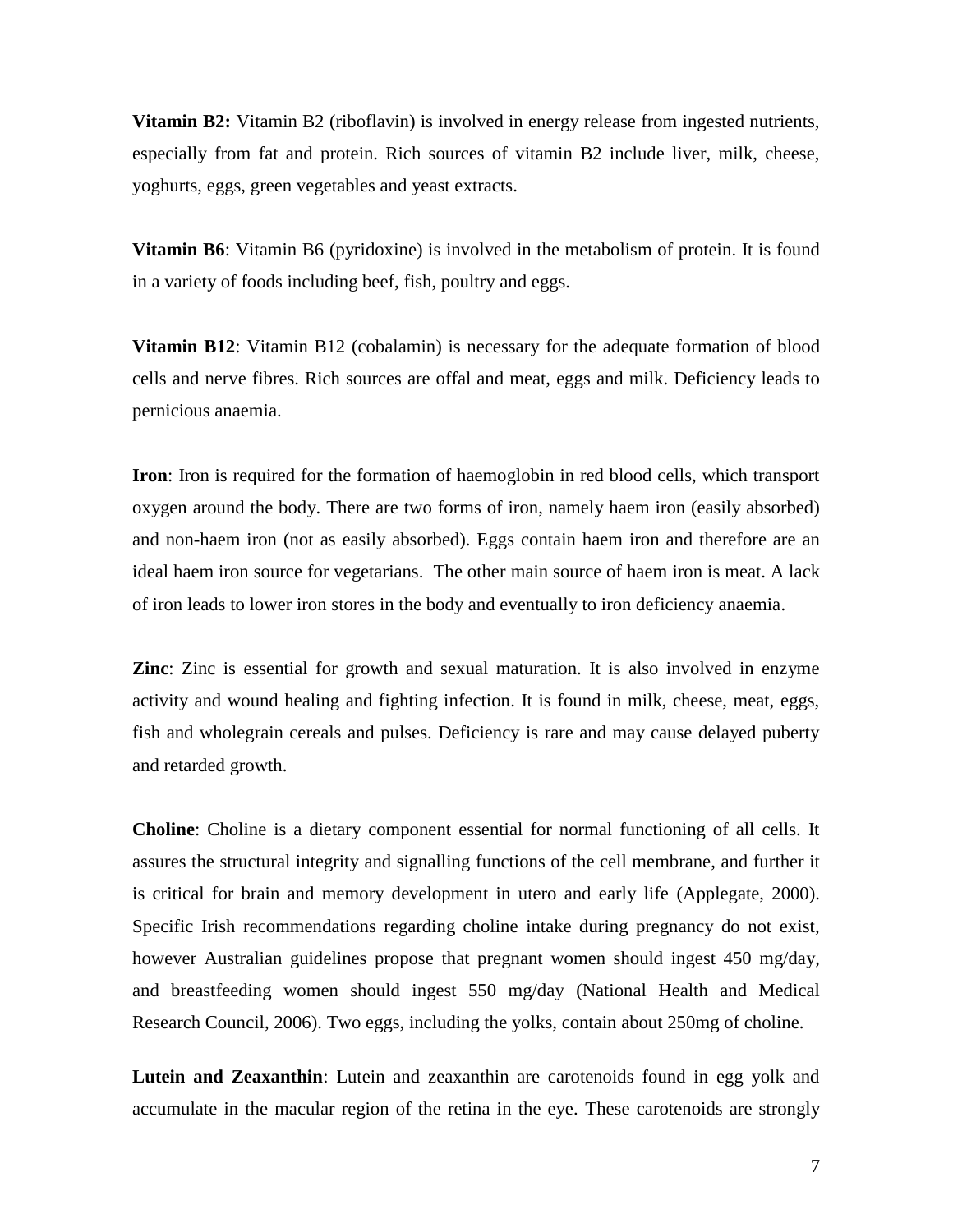implicated as being protective against age-related macular degeneration (ARMD) and cataracts (Chung *et al.,* 2004).

*Although many micronutrients contained in eggs have been described in this section, probably two nutrients of particular importance in relation to public health in the Irish population are folate and vitamin D.* 

**Folate**: Folate is needed for the formation of red blood cells. It also reduces the risk of neural tube defects (NTD) in infants. Folate is known to reduce the risk of NTDs by up to 70% if taken prior to conception and up to 12 weeks after conception (UK Medical Research Council, 1991). A recent report released by the Food Safety Authority of Ireland (FSAI) reviewed folate intakes and also examined the results of a survey on the incidence of NTD"s in an Irish sample during 2005-06. This report provided evidence that women of childbearing age received 30% more folate in their diet as compared to three years previous, and that this was probably due to voluntary fortification across the food sector. These findings were in conjunction with the observation of an overall reduction in the incidence of NTD"s to 0.93 per 1,000 births in this period (FSAI, 2008). Therefore the continued voluntary fortification of the Irish food supply with folic acid is important in maintaining this lower incidence of NTD"s. Deficiency in the general population can lead to megaloblastic anaemia. Rich sources of folate include liver, orange juice, dark green vegetables, while eggs contain a lower amount

**Vitamin D**: Vitamin D is also a fat-soluble vitamin which promotes calcium and phosphate absorption from foods and is thus essential for healthy bone and teeth. Dietary sources of vitamin D are rather limited in comparison to other vitamins, but its main sources include egg yolk, oily fish, fortified margarine and fortified breakfast cereals. Another report issued by the FSAI identified poor vitamin D status amongst infants, adults, adolescent girls and pregnant women living in Ireland (FSAI, 2007). The FSAI recommends a government policy of vitamin D supplementation for infants aged 0-12 months living in Ireland. Deficiencies can lead to failure of bones to develop properly and to calcify, progressing to rickets in children and osteomalacia in adults with severe or chronic deficiency.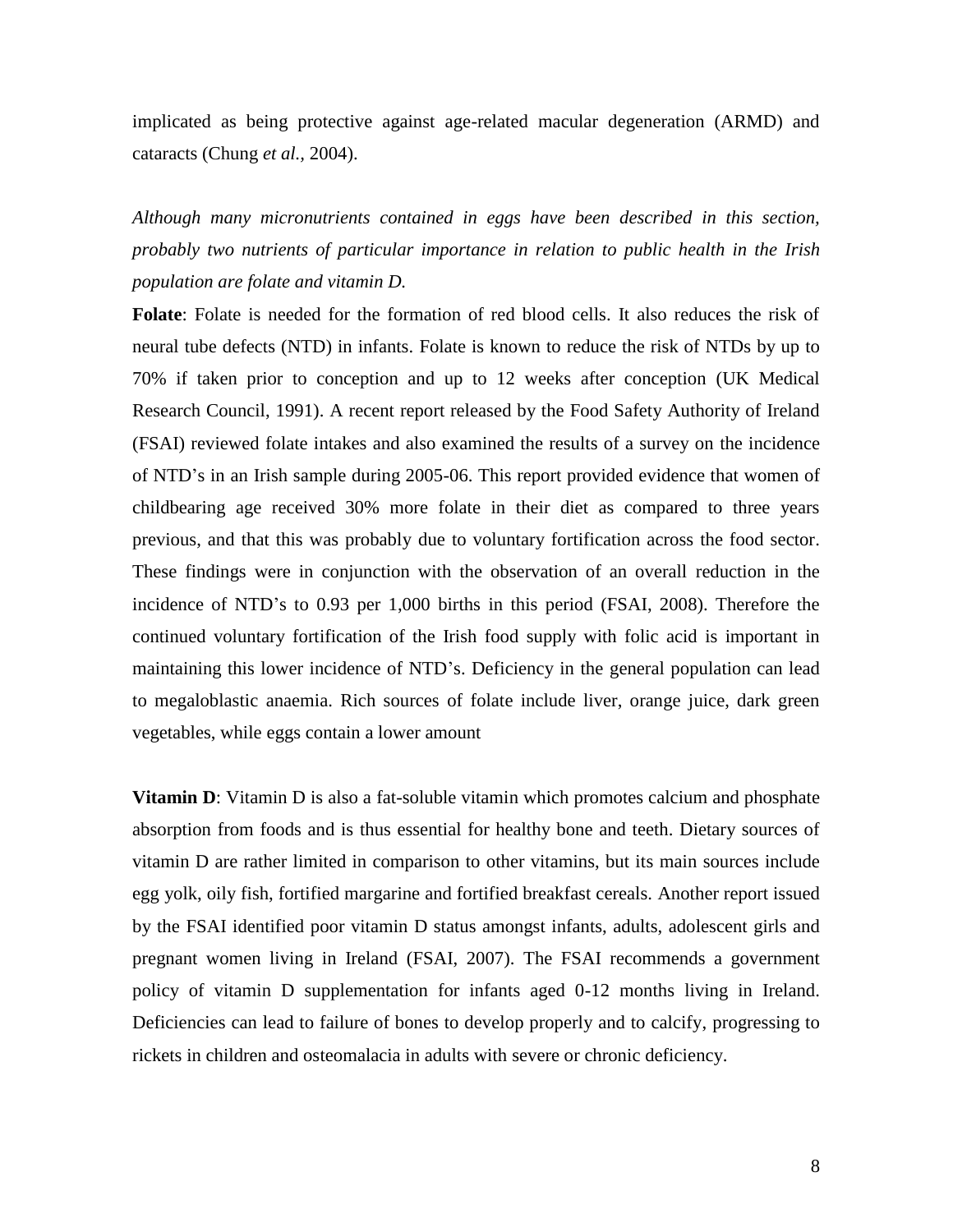## **3. Eggs and the lifecycle**

The nutrient density of eggs makes them a valuable contributor to the overall nutritional balance of the diet and they are an economical source of high quality protein. Eggs are an important component in the diets of growing children and adolescents, pregnant and lactating women, the elderly, low income families and people limiting calories for weight loss purposes.

#### **3.1 Infants**

According to weaning guidelines issued by the World Health Organisation (WHO), from 4- 6 months of age, babies can begin receiving appropriate complementary foods while continuing to breastfeed up to 2 years or beyond (WHO, 2004). Iron stores in breastfed infants become depleted by 6 months, and after this stores need to be topped up by consuming iron rich weaning foods such as eggs. Eggs are considered suitable for weaning infants because they are a source of haem iron, they are small in volume, and they have a soft texture suitable for weaning. A study by Makrides *et al.,* (2002) was completed to investigate whether egg yolk in the weaning diet can influence iron status. The result of this study indicated that it is possible and practical for weaning infants to consume 4 egg yolks per week without affecting the intake of other foods such as cereal and meat.

#### **3.2 Childhood and adolescence**

Eggs provide essential nutrients for growth and development during childhood and adolescence. As a result of this period of rapid growth and development, protein requirements (per kg body weight) during childhood and adolescence are higher than those during adulthood. Increased requirements for some other nutrients during this period include iron, folate, magnesium, riboflavin, vitamin A and zinc. The inclusion of eggs in the diets of growing children and adolescents would therefore help achieve these increased nutritional requirements.

Breakfast is often seen as the most important meal of the day yet it is often the most missed, especially amongst older children and adolescents (Affenito, 2007). Breakfast consumption provides a higher percentage of micronutrients than any other meal consumed during the week and is also associated with improved cognitive and psychosocial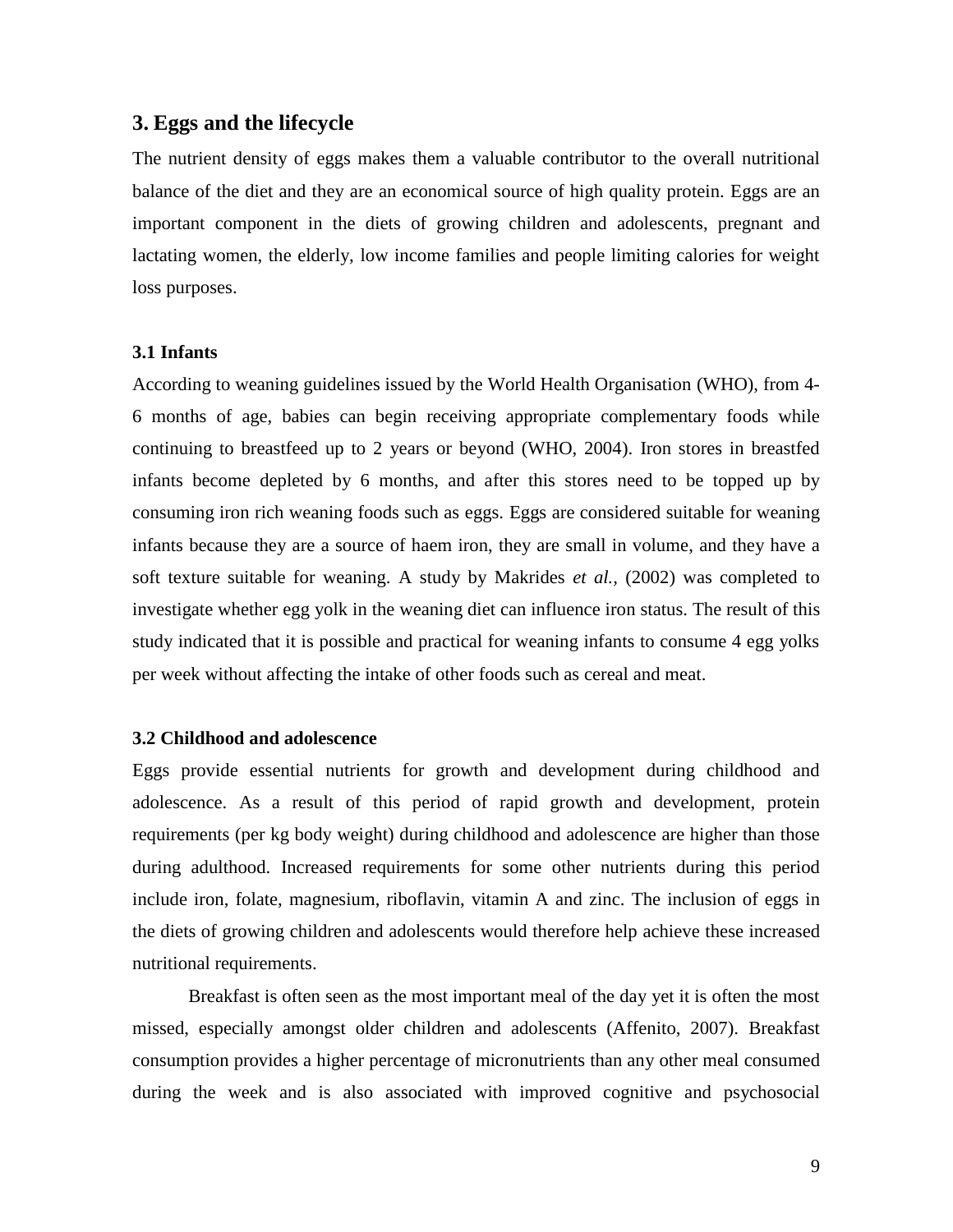performance (Affenito, 2007). Eggs have been shown to be a satiating breakfast choice (i.e. keep you feeling fuller for longer) in overweight adults and when eaten for breakfast, eggs can reduce the amount of energy consumed at lunch (Vander Wal *et al*., 2005). Further research is required to determine the potential beneficial effects of eggs when consumed by children and adolescents at breakfast.

#### **3.3 Adults**

As an average egg only contain 76 kilocalories, they are useful in a calorie-restricted diet due to the fact that they are a nutrient-dense low calorie food. As previously stated, evidence exists which suggests that consuming eggs may increase satiety in overweight and obese subjects. Vander Wal *et al.,* (2005) demonstrated that compared to an iso-caloric, equal weight bagel-based breakfast; an egg-based breakfast induced greater satiety and significantly reduced short-term food intake. However, the potential role of a routine eggbased breakfast in producing a sustained caloric deficit and consequent weight loss should be further investigated.

#### **3.4 Pregnant and lactating mothers**

Pregnancy and lactation increase a woman"s nutritional requirements for key nutrients such as energy, protein, n-3 polyunsaturated fatty acids (PUFA) and most vitamins and minerals including vitamin D, vitamin C, calcium, iron and folate. Adequate nutrition during pregnancy is essential to optimise both maternal health and that of the developing child. As eggs are a significant source of high biological value protein and key vitamins and minerals, their inclusion in the diets of pregnant and lactating women would help achieve increased nutritional requirements. **Table 2** displays the additional nutrients required during pregnancy, and the amount provided by one serving of eggs. See also section 5.2 *Omega 3 enriched eggs.* 

#### **3.5 Elderly**

Elderly people may be faced with a range of difficulties which can affect food intake including reduced appetite, poor dentition, limited access or transport to shops, reduced income and social exclusion. Eggs are a suitably high nutritious food for the elderly as they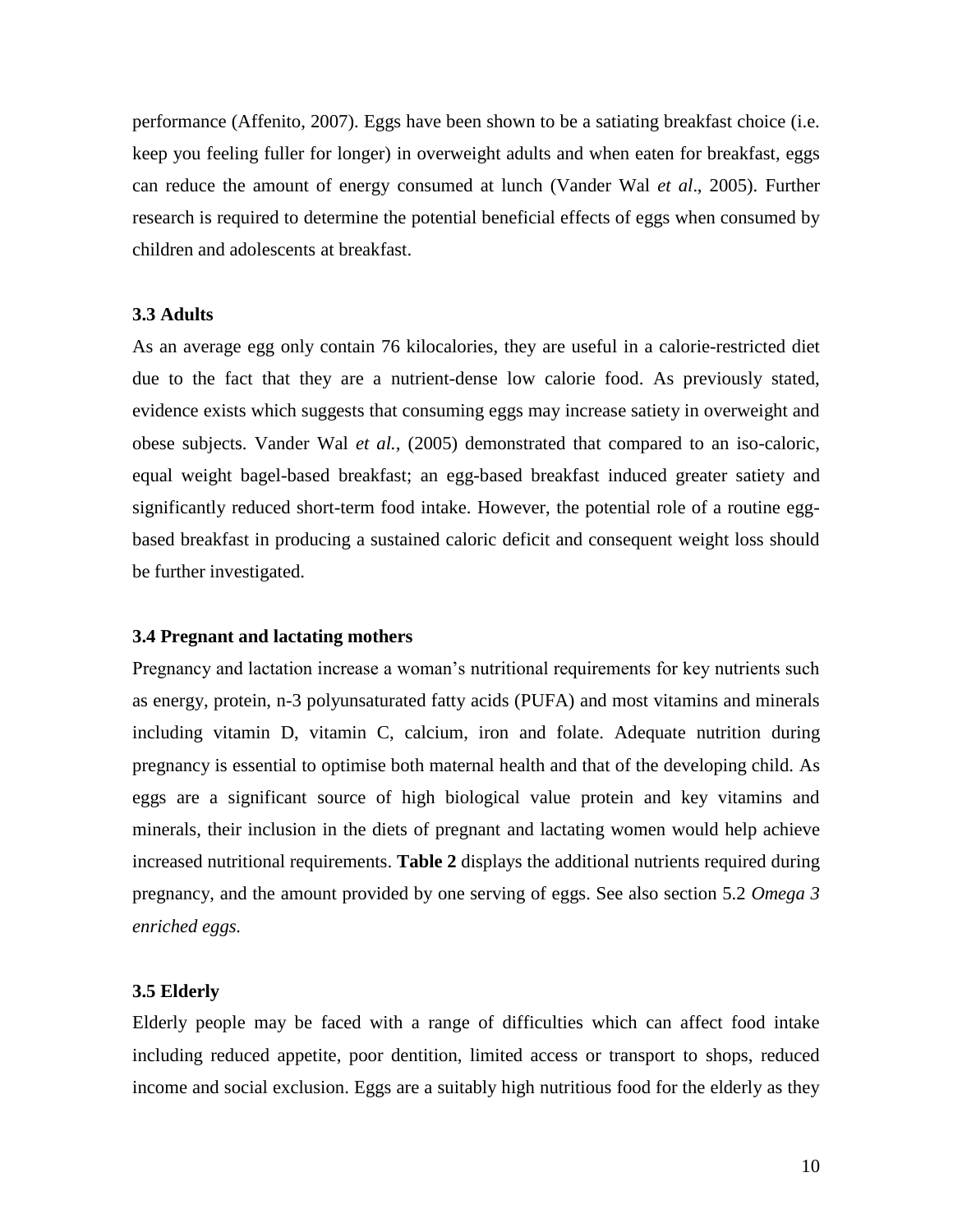are cheap, convenient and easy to prepare. Also the carotenoids - lutein and zeaxanthin found in eggs could help prevent age related eye problems. Macular degeneration is one of the leading causes of blindness in the Western world and occurs naturally as a consequence of the aging process. The macular portion of the eye is primarily made up of powerful antioxidants, lutein and zeaxanthin. The disease occurs when the macular portion of the eye, which provides protection for the light sensitive retina, is destroyed. Research shows that by providing lutein and zeaxanthin in the diet, the density of the macular portion can be increased, thus affording protection for the eyes. As lutein and zeaxanthin are abundant in the egg yolk, it means that eating eggs could potentially provide protection from this disease (Chung *et al.,* 2004), (see also the section 5.4: *lutein enriched eggs*).

# **4. Legislation for eggs: EU and National Legislation**

Legislation surrounding egg production and marketing in Ireland refers to the European Communities (Welfare of Laying Hens) Regulations 2002 [\(S.I. No. 98 of 2002\)](http://www.irishstatutebook.ie/2002/en/si/0098.html). This is in line with the EU [Council Directive 99/74/EC,](http://www.fsai.ie/uploadedFiles/Dir1999_74.pdf) which details the minimum standards for the protection of laying hens. It distinguishes three types of rearing systems for laying hens: 'enriched cages', 'non-enriched cage systems' and 'non-cage systems'. The rearing of hens in 'non-enriched' cage systems is prohibited with effect from 1st January 2012. In addition, since the 1st January 2003 such cages may not be built or brought into service for the first time. The Directive also provides that all egg production units must be registered with the competent authorities in Member States. They must each have a distinguishing number which will be used to trace eggs back to the farm where they were produced. More recently, [Directive 2002/4/EC](http://www.fsai.ie/uploadedFiles/Dir2002_4.pdf) sets out rules on the registration of establishments keeping laying hens. It also requires the use of the following codes for the farming methods defined in Commission Regulation (EC) No 589/2008:

 $1$  = 'Free range eggs'

 $2 =$ 'Barn eggs'

 $3 =$  'Eggs from caged hens'

There is additional legislation to cover specific issues such as marketing, hygiene, marking of eggs, record keeping and egg products.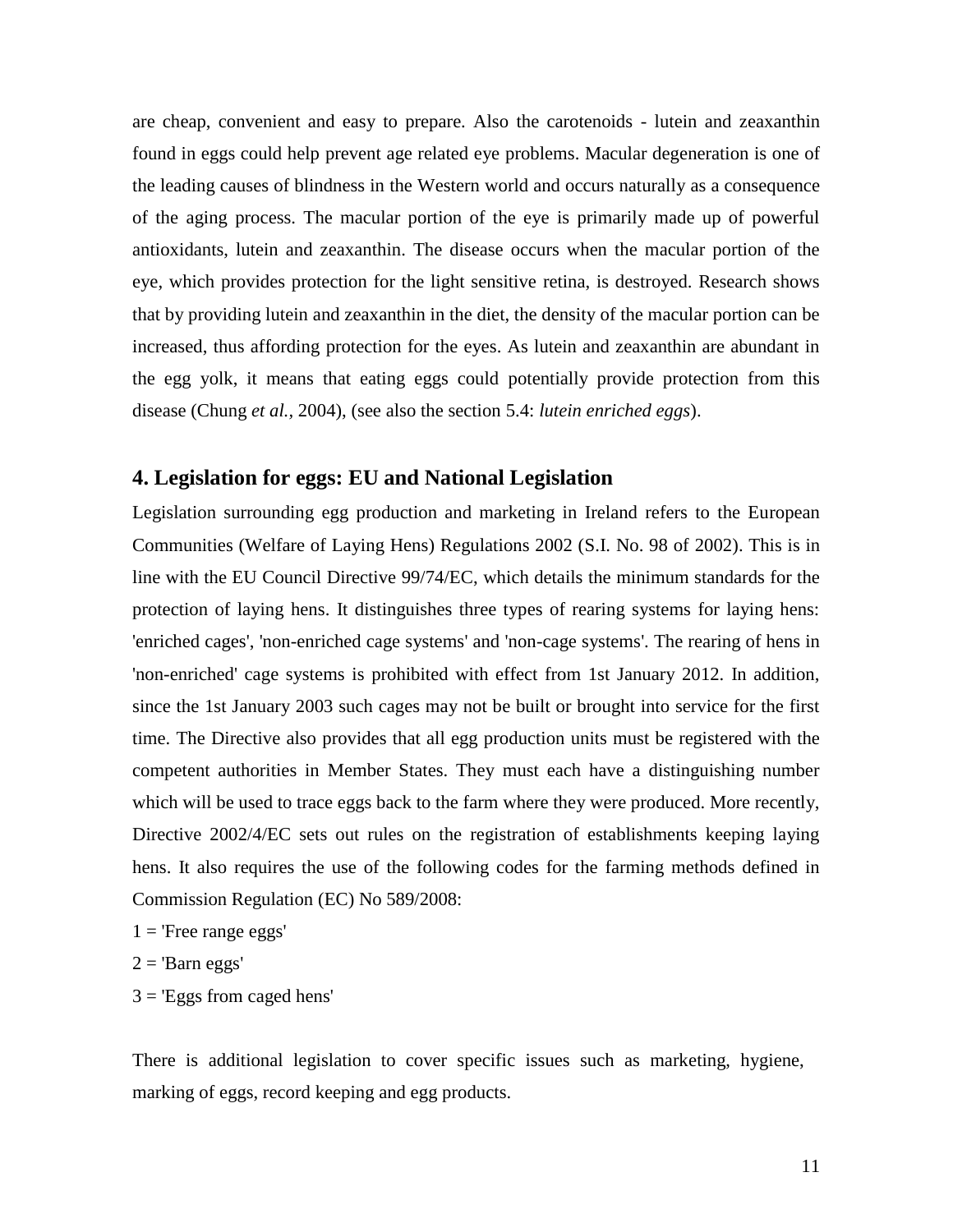#### **4.1 Marketing**

Marketing of eggs is covered by the European Communities (Marketing Standards for Eggs) Regulations 2009 (S.I. No. [140 of 2009\)](http://www.fsai.ie/uploadedFiles/SI140_2009.pdf) and under [Council Regulation \(EC\) No.](http://www.fsai.ie/uploadedFiles/Legislation/Food_Legisation_Links/CMO/Consol_Reg1234_2007.pdf)  [1234/2007](http://www.fsai.ie/uploadedFiles/Legislation/Food_Legisation_Links/CMO/Consol_Reg1234_2007.pdf) which sets out the framework marketing standards for eggs of hens of the Gallus gallus species. More recently, a further [Commission Regulation \(EC\) No 589/2008](http://www.fsai.ie/uploadedFiles/Reg589_2008(2).pdf) was developed which defines "eggs" as: *"meaning eggs in shell — other than broken, incubated or cooked eggs — that are produced by hens of the species Gallus gallus and are fit for direct human consumption or for the preparation of egg products"*

## **4.2 Hygiene**

This is covered under European Communities (Food and Feed Hygiene) Regulations 2005 [\(S.I. No. 910 of 2005\)](http://www.fsai.ie/uploadedFiles/SI910_2005(2).pdf), plus amendments and under [Regulation \(EC\) 853/2004.](http://www.fsai.ie/uploadedFiles/Reg853_2004(2).pdf) The Regulation requires that at the producer's premises, and until sale to the consumer, eggs must be kept clean, dry, and free of extraneous odour, effectively protected from shocks and out of direct sunshine. Eggs must be stored and transported at a temperature that is best suited to assure optimal conservation of their hygiene properties. Eggs must be delivered to the consumer within a maximum limit of 21 days of laying.

## **4.3 Marking of eggs**

The marking of eggs in Ireland is covered under the [Commission Regulation \(EC\) No](http://www.fsai.ie/uploadedFiles/Reg89_2006(1).pdf)  [589/2008,](http://www.fsai.ie/uploadedFiles/Reg89_2006(1).pdf) which requires that eggs must be graded by quality as follows: Class A or Class B. Class A eggs must also be graded by weight as follows:

- $\triangleright$  XL very large: weight = 73 g
- $\triangleright$  L large: weight = 63 g and <73 g
- $\triangleright$  M medium: weight = 53 g and <63 g
- $\triangleright$  S small: weight <53 g

Class B eggs must only be delivered to the food and non-food industry.

The label on egg packs must comply with [Directive 2000/13/EC](http://www.fsai.ie/uploadedFiles/Consol_Dir2000_13(2).pdf) on the labelling, presentation and advertising of foodstuffs. Eggs must be graded, marked and packed within 10 days of laying. However, eggs marketed as "Extra" or "Extra Fresh" must be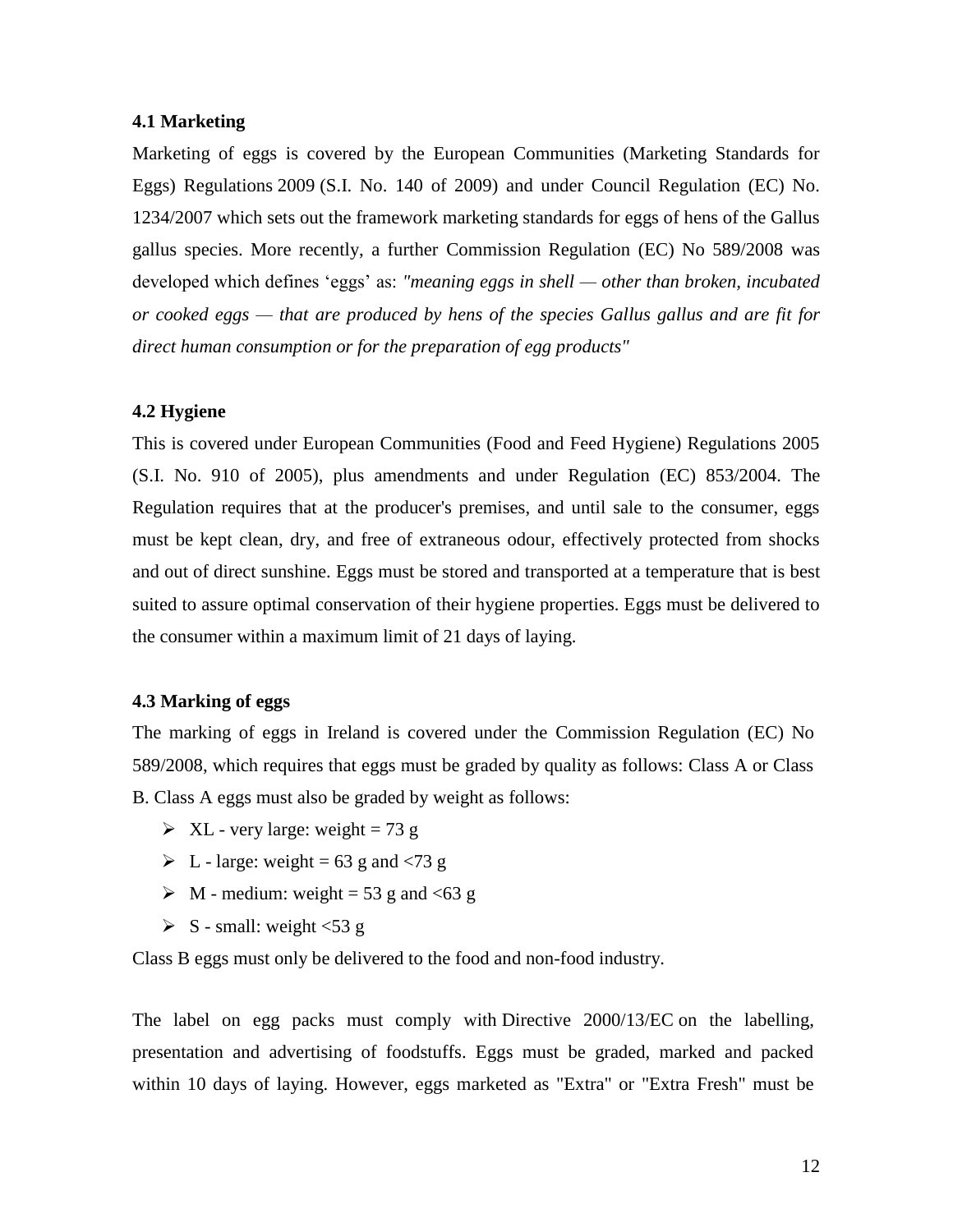graded, marked and packed within 4 days of laying. Packs containing Class A eggs shall bear on the outer surface in easily visible and clearly legible type:

- 1. The packing centre code
- 2. The quality grading
- 3. The weight grading
- 4. The date of minimum durability, which is fixed at  $\leq$ 28 days after laying.
- 5. The wording "washed eggs" in accordance with Article 3 of [Commission](http://www.fsai.ie/uploadedFiles/Reg89_2006(1).pdf)  [Regulation \(EC\) No 589/2008](http://www.fsai.ie/uploadedFiles/Reg89_2006(1).pdf)
- 6. An indication advising consumers to keep eggs chilled after purchase in accordance with Article 3(1)(6) of [Directive 2000/13/EC](http://www.fsai.ie/uploadedFiles/Consol_Dir2000_13(2).pdf)

In addition to these requirements, packs containing Class A eggs must bear the farming method on the outer surface in easily visible and clearly legible type. For this identification only the following terms shall be used:

- 1. For conventional farming, the terms set out in Part A of Annex I of [Commission Regulation \(EC\) No 589/2008](http://www.fsai.ie/uploadedFiles/Reg89_2006(1).pdf)
- 2. For organic production, the terms set out in [Council Regulation \(EC\) No](http://www.fsai.ie/uploadedFiles/Reg834_2007.pdf)  [834/2007\)](http://www.fsai.ie/uploadedFiles/Reg834_2007.pdf) from 31st December 2008

Packs containing Class B eggs shall bear on the outer surface in easily visible and clearly legible type: The packing centre code, the quality grading and the packing date

# **4.4 Records to be kept by producers**

Producers must record information on the farming methods, specifying for each farming method used:

- 1. The date of placing, age at placing and number of laying hens
- 2. The date of culling and the number of hens culled
- 3. Daily egg production
- 4. The number and/or weight of eggs sold per day or delivered daily
- 5. The names and addresses of purchasers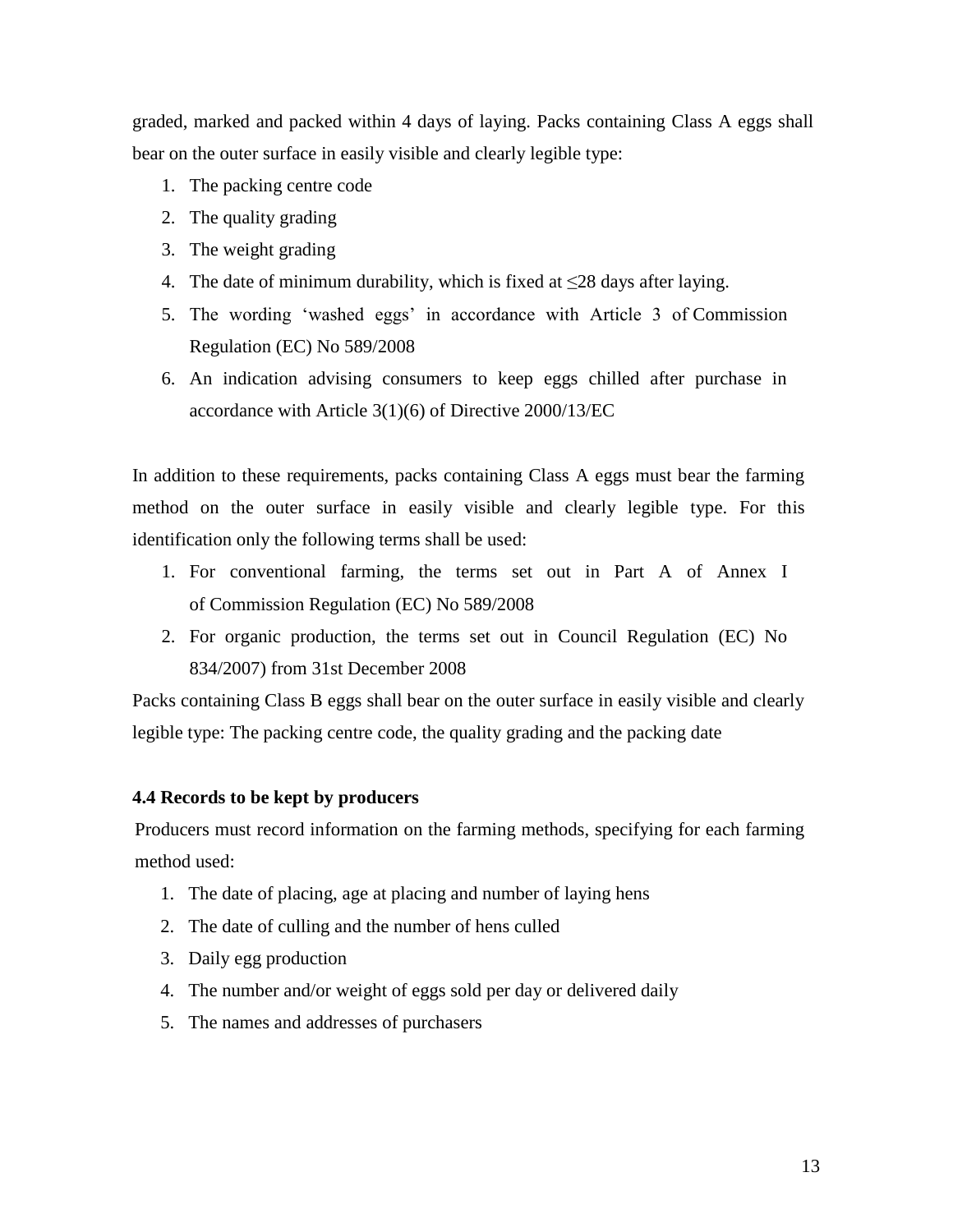#### **4.5 Egg products**

"Egg products" are defined in [Regulation \(EC\)853/2004](http://www.fsai.ie/uploadedFiles/Reg853_2004(2).pdf) as *" processed products resulting from the processing of eggs, or of various components or mixtures of eggs, or from the further processing of such processed products"*. Food business operators must ensure that establishments for the manufacture of egg products are constructed, laid out and equipped so as to ensure separation of the following operations:

- 1. Washing, drying and disinfecting dirty eggs
- 2. Breaking eggs, collecting their contents and removing parts of shells and membranes; and
- 3. Operations other than those referred to in points 1 and 2

Food business operators must ensure that all operations are carried out in such a way as to avoid any contamination during production, handling and storage of egg products Food business operators must ensure that raw materials used to manufacture egg products comply with the following requirements.

- 1. The shells of eggs used in the manufacture of egg products must be fully developed and contain no breaks. However, cracked eggs may be used for the manufacture of egg products if the establishment delivers them directly to a processing establishment, where they must be broken as soon as possible.
- 2. Liquid egg must be obtained in accordance with the requirements of [Regulation](http://www.fsai.ie/uploadedFiles/Reg853_2004(2).pdf)  [\(EC\) 853/2004](http://www.fsai.ie/uploadedFiles/Reg853_2004(2).pdf) i.e. Special hygiene requirements for the manufacture of egg products

# **5. Future of eggs and nutrition**

For years, eggs have been held up as a powerhouse of nutrition. This reputation has been due to their exceptional nutrition profile as a nutrient dense food containing high quality protein and a substantial amount of many vitamins and minerals. However, their position on the nutrition pedestal fell with the discovery that they are also a source of dietary cholesterol. Fortunately, the most recent scientific research not only returns eggs to their favourable position of the past but also elevates them as a possible functional food and ultimately provides more reasons than ever to consume eggs. A lot of recent interest in the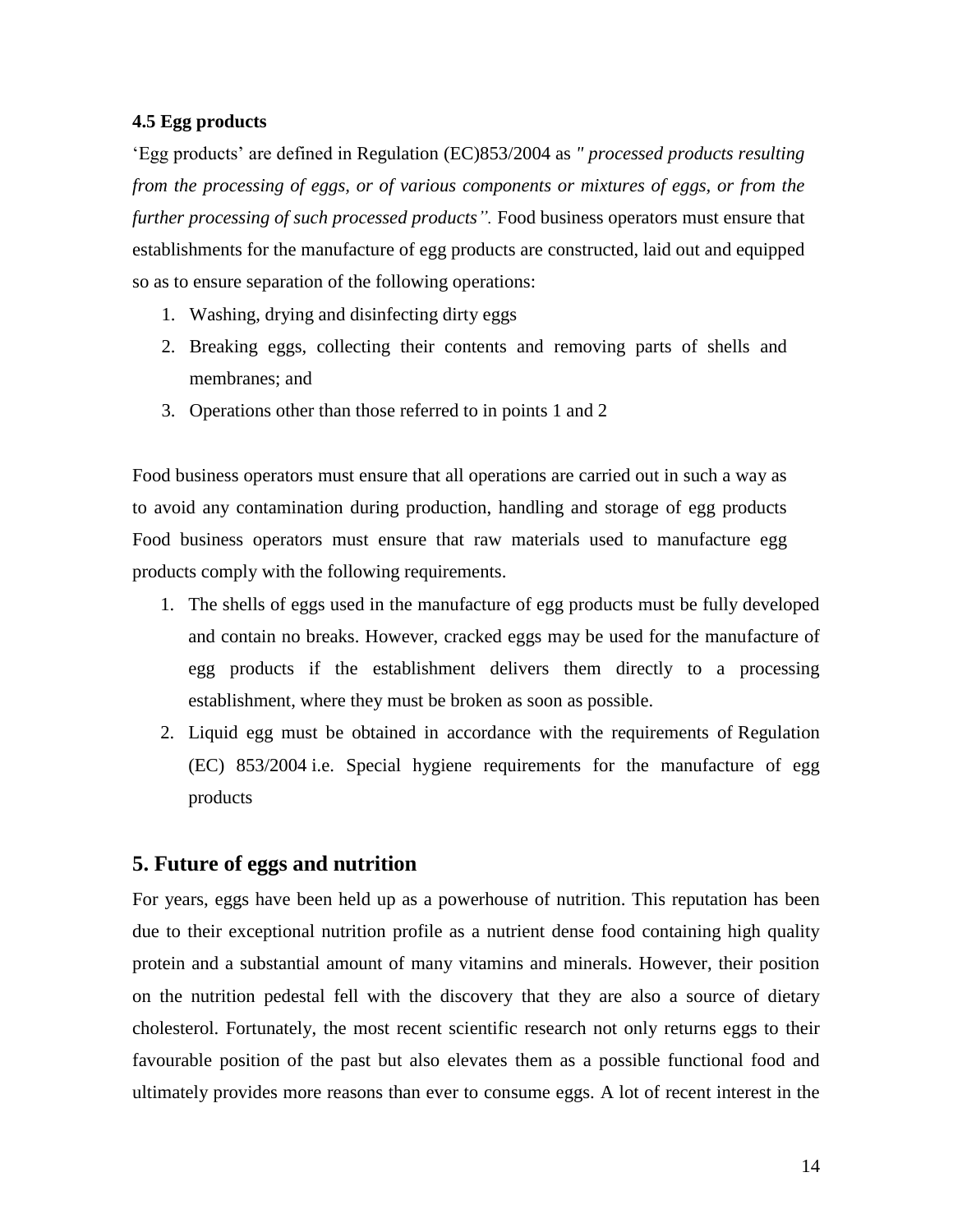future of eggs has been in relation to investigating both their relationship with cholesterol levels and in their use as a functional food, both of which will be discussed in the following sections.

#### **5.1 Eggs and cholesterol**

**5.1.1 Introduction to cholesterol:** Cholesterol is a soft, wax-like substance which is found in every cell in our body. Cholesterol does not dissolve in the blood and thus it is bound to special proteins called apoproteins which keep the cholesterol soluble. The complex of fats, cholesterol and apoproteins is called a lipoprotein. There are many different lipoprotein particles in the blood stream which differ in their size and composition of fats and proteins. The largest lipoprotein is called a chylomicron which is produced in the intestinal cells. These lipoproteins help to deliver dietary fat to the liver. The liver then in turn produces very low density lipoproteins (VLDL) which are gradually broken down to form lowdensity lipoproteins (LDL). During this breakdown process fragments are released which join other apoproteins produced in the liver to form high density lipoproteins (HDL) (www.irishheart.ie). Whereas VLDL and LDL deliver cholesterol and fat to all our cells, HDL is thought to be responsible for transporting cholesterol back from our cells to the liver where it is sent into the intestine for excretion. LDL cholesterol is an independent risk factor for the progression of CVD (Griffin & Cunnane, 2009).

**5.1.2 Dietary cholesterol:** The potential link between dietary cholesterol and CVD has elicited scientific interest for many years. However, extensive research has failed to provide an explicit link between dietary cholesterol and the progression of CVD. A review by McNamara (2000) examined the perceived relationship between dietary cholesterol, plasma cholesterol and atherosclerosis. McNamara (2000) demonstrated that the extrapolation of data from animal studies to human health is extremely complicated due to the high variability in animal responses to dietary cholesterol while epidemiological studies demonstrating a significant positive correlation between dietary cholesterol levels and CVD have statistical flaws associated with them. Studies often fail to take account for the presence of two confounding factors; a high saturated fat diet resulting in elevated plasma cholesterol levels and a dietary pattern low in fruits, grains and vegetables resulting in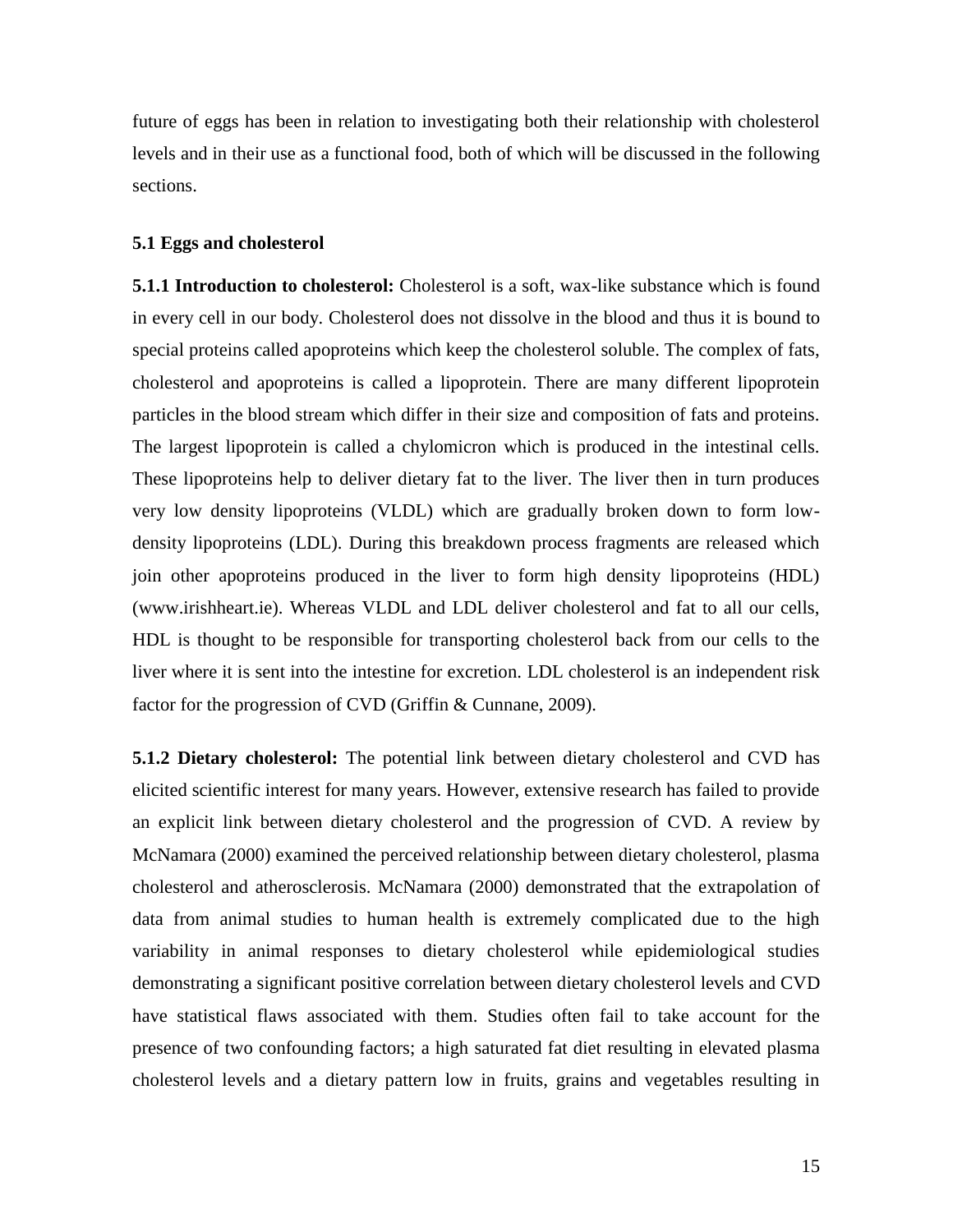lower intakes of B vitamins, antioxidants and dietary fibre which can contribute to an increased risk of CVD. In conclusion, studies have demonstrated that the effects of dietary cholesterol on serum cholesterol are small and clinically insignificant when compared to the greater influence of saturated fat on levels of circulating LDL cholesterol and on risk for CVD (Gray & Griffin, 2009).

**5.1.3 Egg consumption and cholesterol studies:** Eggs represent the richest source of dietary cholesterol in Westernised diets, with a single egg yolk containing approximately 200mg of cholesterol. Therefore they have often been used as a vehicle for the delivery of dietary cholesterol in human interventions and as a marker of dietary cholesterol intake in prospective cohort studies (Lee & Griffin, 2006). However as previously stated, many prospective studies are confounded by the fact that dietary cholesterol and saturated fat occur together in the diet so that their levels are highly correlated.

A plethora of studies exist which attempt to find some plausible relationship between eggs and CVD risk. **Table 5** displays more recent studies which have investigated potential links between the two. The association between egg consumption and total cholesterol concentration was examined in a study of 90,735 individuals who took part in the Japan Public Health Centre-based prospective study (Nakamura *et al.,* 2006). This large prospective study found that frequent consumption of eggs, up to almost daily, was not associated with any consistent adverse effect on CVD incidence. In fact, an inverse association between egg consumption and mean total cholesterol concentrations was found. Alongside this an inverse association between egg consumption with the frequency of subjects with hypercholesterolemia was observed.

A nationally representative cohort study of 9,734 adults aged 25 to 74 years in the US also examined the relationship between regular egg consumption and risk of stroke and CVD (Qureshi *et al.,* 2007). After adjusting for differences in age, gender and CVD risk factors such as serum cholesterol and cigarette smoking, no significant differences were observed between those who consumed >6 eggs/week compared to those who consumed none or <1 egg/week in relation to stroke or coronary artery disease. However among diabetics, consumption of >6 eggs per week was associated with an increased risk of CVD.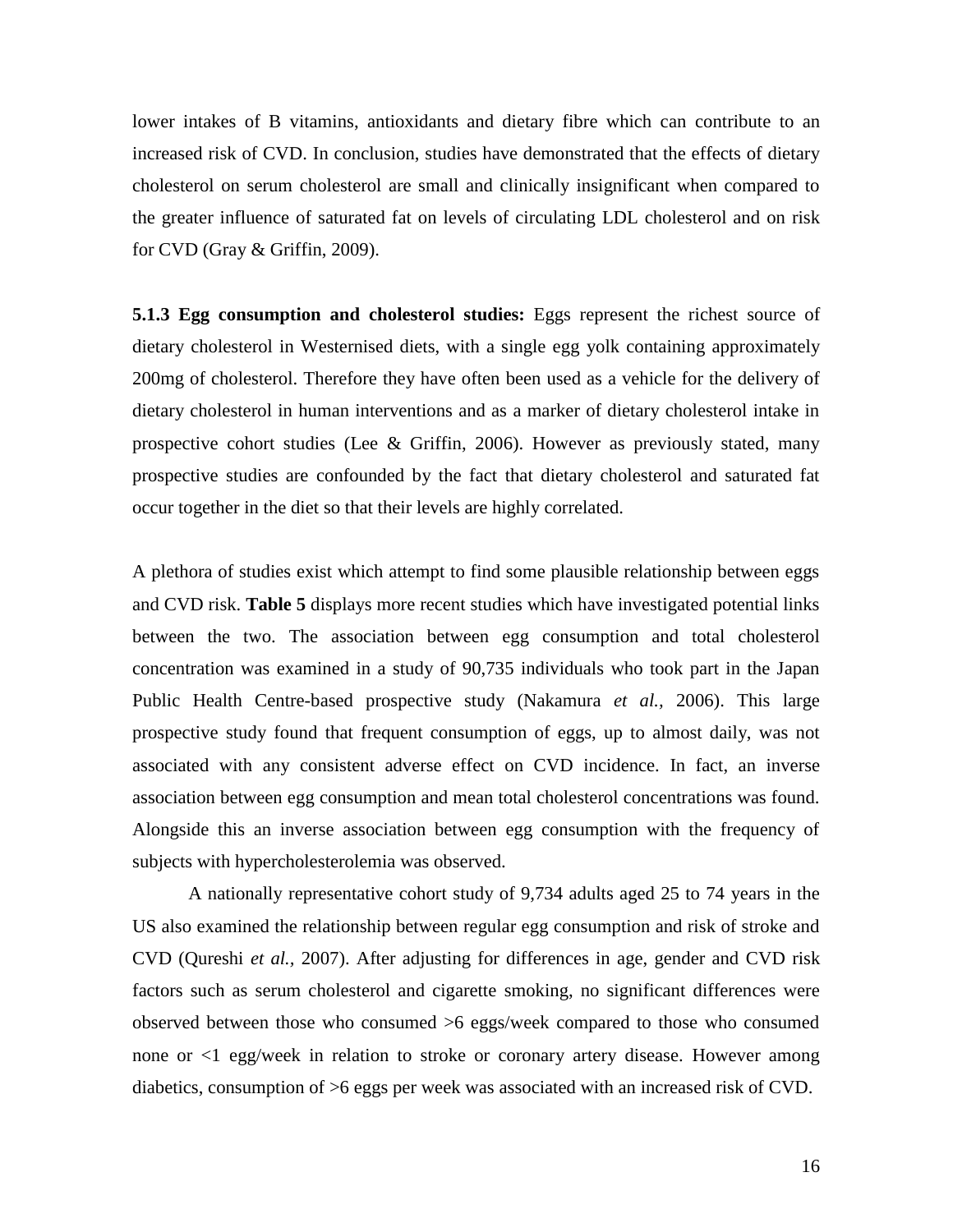Conflicting results were however seen in a prospective cohort study of 21,327 participants from the Physicians Health Study (Djousse & Gazziano, 2008). Infrequent egg consumption ( $\leq 6$  eggs/week) was not associated with CVD, while the consumption of  $>7$ eggs/week was associated with modest but significantly higher risk of mortality in this population. This association was even stronger among diabetic patients. A number of limitations exist however, such as the lack of consideration for confounding or residual factors including the effects of saturated fat, markers of insulin resistance, lipids and other relevant nutrients or biomarkers on the observed association.

A small randomised, controlled dietary intervention study investigated the combined effects of increased dietary cholesterol and weight loss on plasma LDL cholesterol and lipoproteins (Harman *et al.,* 2008). The study concluded that no increase in total plasma or LDL cholesterol was identified in subjects when accompanied by moderate weight loss. A further randomised dietary intervention study of 28 overweight or obese subjects demonstrated that consuming a carbohydrate-restricted diet (CRD) (10–15% of energy from carbohydrates), in addition to 3 eggs/day, increased plasma HDL cholesterol. Plasma triglycerides (TG) concentrations were reduced in the intervention group while no change occurred in LDL-cholesterol concentrations or in the LDL: HDL ratio (Mutungi *et al.,* 2008).

Ratliff *et al.,* (2008) also examined the inflammatory response of a CRD in subjects who also consumed an additional 640mg/day of cholesterol provided by eggs. The study concluded that eggs make a significant contribution to the anti-inflammatory effects of a CRD, possibly due to the presence of lutein; a potent antioxidant present in eggs.

Kritchevsky & Kritchevsky (2000) reviewed epidemiological evidence relating dietary cholesterol and egg intake to increased risk of CVD. The review showed that inconsistent evidence in relation to egg consumption and CVD risk exists. In the studies reviewed, dietary cholesterol intake was associated with a modest increase in the risk of coronary events. The true magnitude of the association however is difficult to determine due to the failure to account for potential confounding effects of other aspects such as lifestyle factors (smoking, alcohol, physical activity) and dietary factors (fat and saturated fat, fruit and vegetables and fibre). This review concluded that when a full range of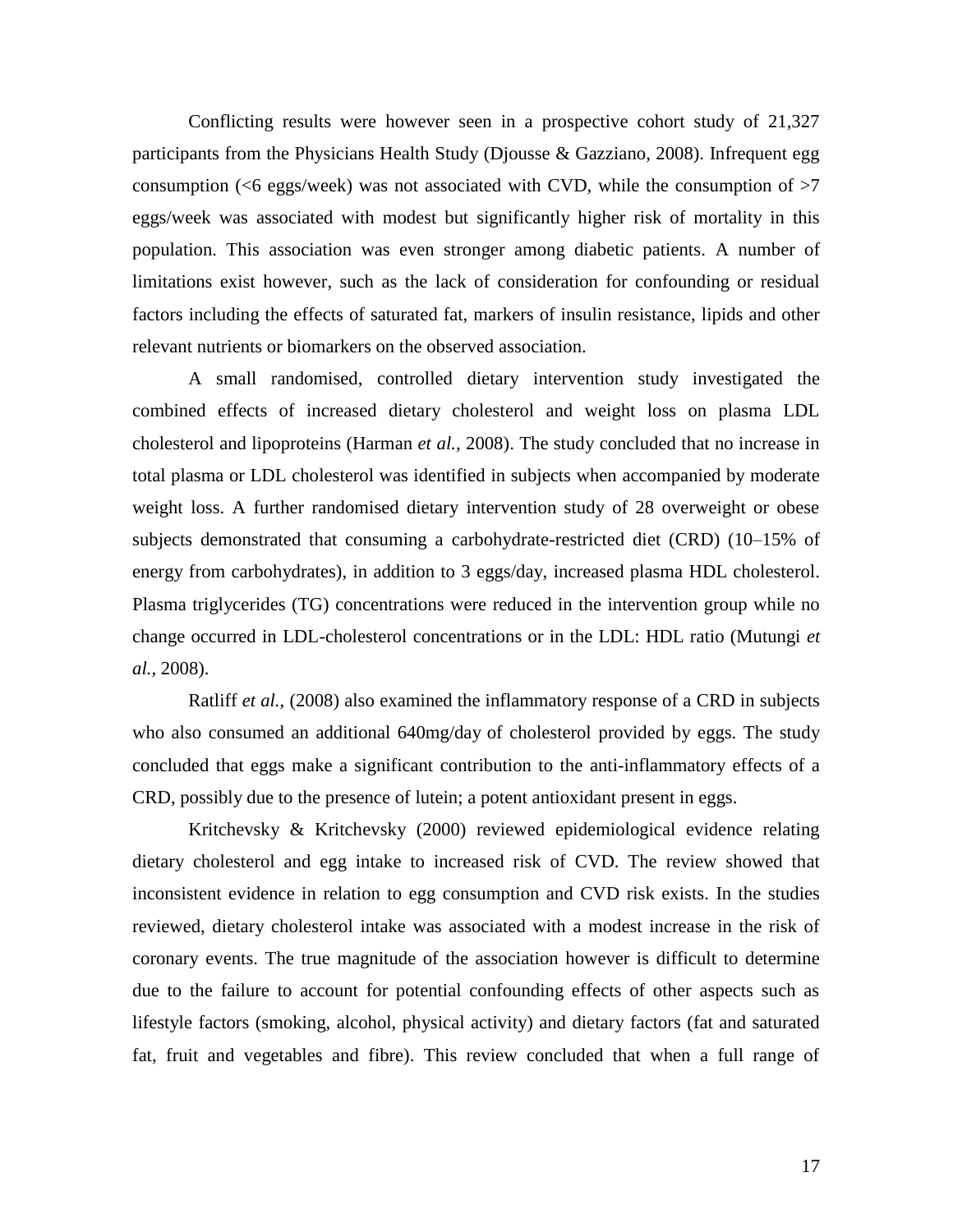confounding factors was considered, the association between cholesterol intake and heart disease risk was small (Kritchevsky & Kritchevsky, 2000).

**5.1.4 Conclusion – cholesterol and eggs:** Based on the studies presented in **Table 5,** it is clearly evident that, although dietary cholesterol may impact serum cholesterol levels, the presence of confounding factors including a high saturated fat diet and dietary patterns low in fruits, grains and vegetables may have a greater effect. In a review of eggs and dietary cholesterol, Lee & Griffin (2006) concluded that evidence from prospective cohort studies suggests that the relatively small increase in circulating cholesterol does not correspond with an increase in CVD risk. Furthermore, the numerous prospective studies undertaken in the last 30 years provide no consistent evidence that egg consumption has an independent association with risk of heart disease (Gray & Griffin, 2009).

#### **5.2 Functional egg**

A functional food is defined as one that encompasses potentially healthy products providing health beyond that of the traditional nutrients it contains (Milner, 2000). The interest in functional foods has resulted in a number of new foods in the market place designed to address specific health concerns, particularly regarding chronic diseases of aging. In addition to new foods, functional foods can also include traditional, familiar foods for which recent research findings have highlighted new health benefits or dispelled old dogma about potential adverse effects. The egg is an excellent example of this. Eggs have not traditionally been regarded as a functional food, primarily due to concerns about their effect on serum cholesterol levels. However, eggs are an excellent dietary source of many essential (e.g. protein and choline) and non-essential (e.g. lutein and zeaxanthin) components. Eggs can be considered potential "functional foods" because they contain components that may have benefits that go beyond basic nutrition, such as the carotenoids lutein and zeaxanthin, which may help to protect against ARMD (Moeller *et al.,* 2000). The lutein and zeaxanthin in eggs may be particularly valuable because they are highly bioavailable (Handelman *et al.,* 1999).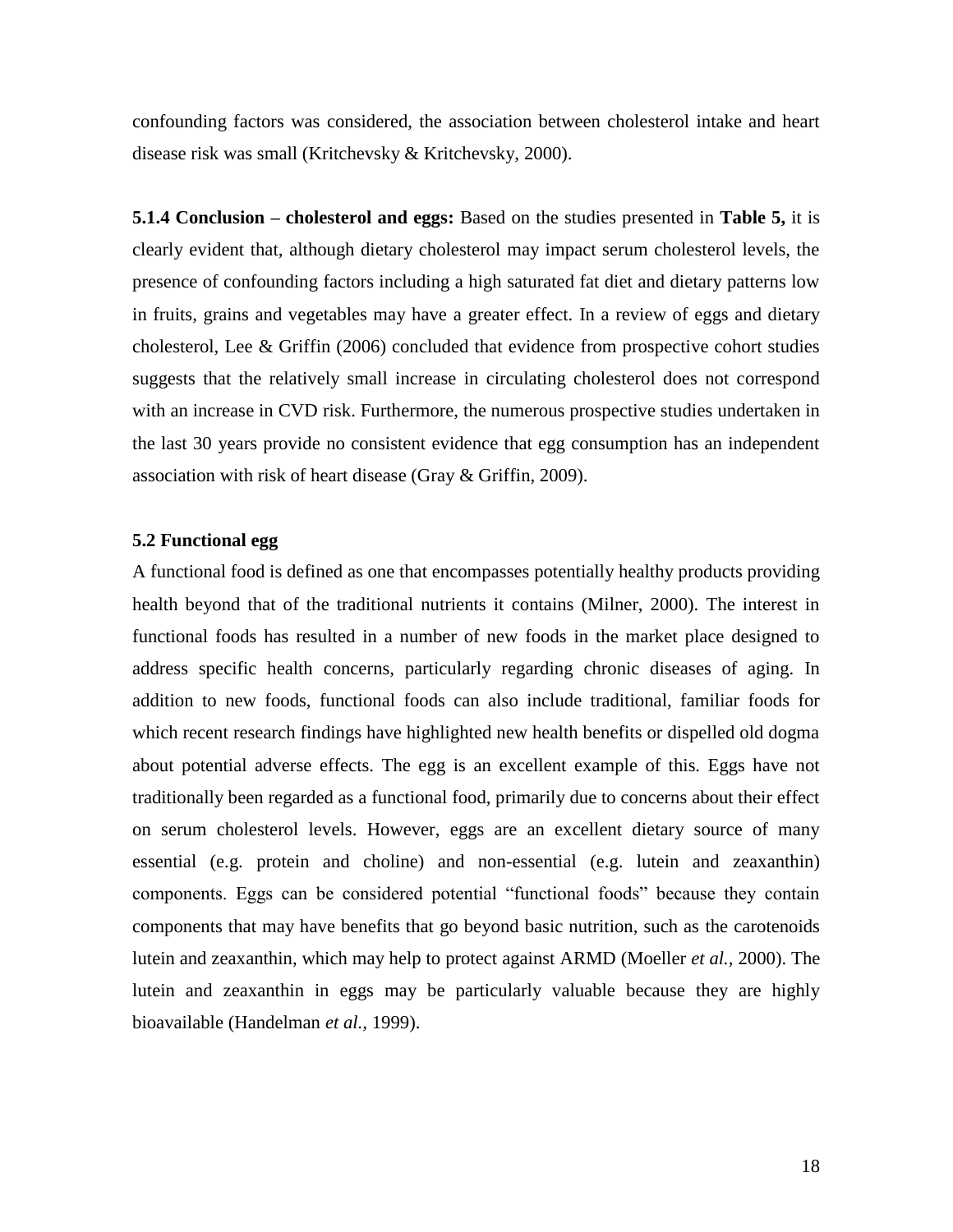Another real value for improvement of the human diet is by the manipulation of only those nutrients which are usually in short supply in other products or have a positive effect on human health when consumed in excess. Among these nutrients which can be manipulated in eggs are n-3 PUFA, folate and carotenoids. Studies have been completed to improve the level of these nutrients in eggs. Functional foods normally have been modified through biotechnology to enhance their quality or nutritional value. In the case of eggs, somewhat less sophisticated means have been used to modify their content – namely feeding hens modified foods. In a review paper by Surai & Sparks (2001), it was concluded that eggs ideally fit the requirements of a functional food. The levels of certain nutrients (such as n-3 PUFA) could be increased in the egg to such an extent that consumption of a single egg could deliver these nutrients in amounts comparable to or higher than daily requirements. **Table 3** provides detail of recent and relevant studies outlining the functional roles of eggs and a description of these studies is provided in the following paragraphs.

**5.2.1 Omega-3 enriched eggs:** The beneficial effects of long chain fatty acids such as omega-3 polyunsaturated fatty acids (n-3 PUFA) are well documented and include a reduced risk of CVD, rheumatoid arthritis and various mental illnesses including dementia (Riediger *et al.,* 2009). The two key n-3 PUFA are eicosapentaenoic acid (EPA) and docosahexaenoic acid (DHA), with current UK recommendations for adults being 450mg EPA and DHA/day (Scientific Advisory Committee on Nutrition/Committee on Toxicity, 2004). There is also a high requirement for DHA in the last trimester of pregnancy and in the first 3 months of life. N-3 PUFA, especially DHA, is important in the developing nervous system of newborns and influences structural and functional parameters during rapid brain growth (Cherain & Sim, 1996). Research has shown that the regular inclusion of n-3 PUFA enriched eggs in the diets of breastfeeding mothers can significantly improve the n-3 PUFA status of the infants.

Commercial eggs contain a high proportion of n-6 PUFA but are a poor source of n-3 PUFA. Marine foods, in particular oily fish, are the main source of these fatty acids, but in many parts of Europe intakes are below recommendations (EFSA, 2009). In view of the low levels of fish consumption in Ireland (only 66% of adults are consumers of fish with a mean intake of 25g/day (IUNA, 2001)); fortified eggs could provide a potential cheap and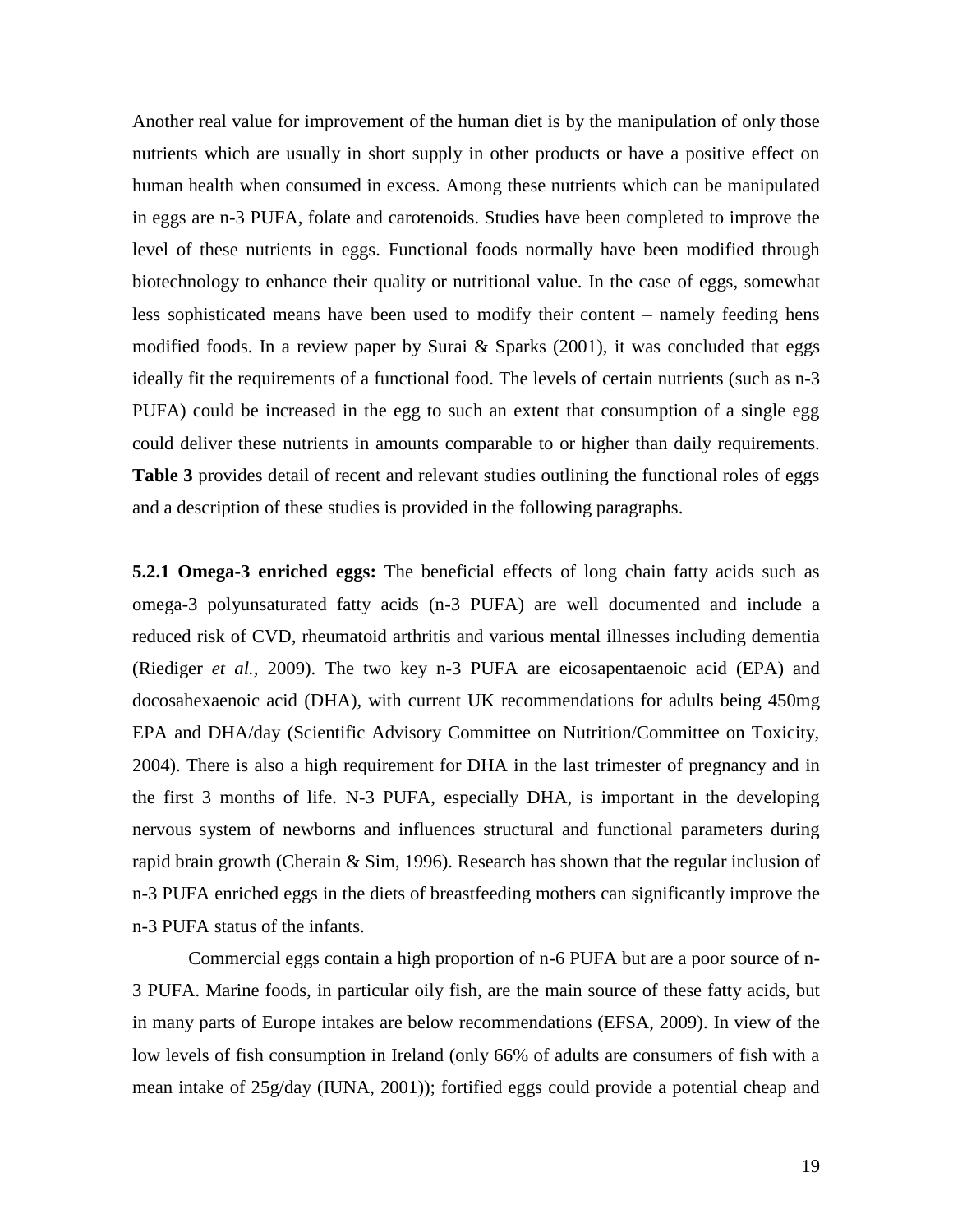easily accessible source of n-3 PUFA. Very recently, the European Food Safety Authority (EFSA) proposed 250mg/d as the labelling reference intake value for the long chain n-3 PUFAs EPA and DHA, which is in agreement with the most recent evidence on the relationship between the intake of these fatty acids and CVD (EFSA, 2009). EFSA have also advised that for a food to claim it is a source of n-3 PUFA then it must contain at least 15% of the RNI of n-3 PUFA concerned, and if a product claims that it is high in n-3 PUFA then it must contain >30% of the RNI of the n-3 PUFA per 100g/ml/kcal of food (EFSA, 2005).

A randomised controlled trial by Shapira *et al.,* (2008) which involved feeding n-3 PUFA-fortified feed versus a standard feed to laying hens showed that fortified eggs yielded a 3.8-fold increase in total n-3 PUFA and a 2.4-fold increase in DHA (**Table 3**).

Gillingham *et al.*, (2005) examined the effects of consuming DHA-enriched eggs (108mg DHA per 50g egg) on serum lipids and fatty acid compositions in statin-treated hypercholesterolaemic male patients and demonstrated that the consumption of two DHAenriched eggs for 21 consecutive days was found to significantly increase the overall n-3 PUFA status without significantly altering circulating cholesterol levels.

A study by Sindelar *et al.,* (2004) found that the addition of one n-3 PUFA enriched egg per day, significantly increased dietary intake of DHA. However, the consumption of one n-3 PUFA enriched egg resulted in higher serum triglycerides levels in physically active adults compared to the daily consumption of one conventional egg. This finding was in contrast to other studies completed by this group, which have shown a reduction or no effect of dietary n-3 PUFA on triglycerides. However despite the increase observed, serum triglycerides remained within the desirable recommendation (Sindelar *et al.,* 2004).

**5.2.2 Folic acid enriched eggs**: As outlined in **table 3**, studies have been successful in feeding folic acid (FA) to hens to increase levels of folate in eggs (House *et al.,* 2002; Herbert *et al.,* 2005; Roth Meir & Bohmer, 2007; Hoey *et al.,* 2009). Recent studies have demonstrated that by enriching the FA content of a hen"s feed, the folate content of an average-sized egg can more than double from 32 to 75 µg (Roth Meir & Bohmer, 2007; Hoey *et al.,* 2009). In addition, FA-enriched eggs also provide a cost-effective option for increasing folate intakes.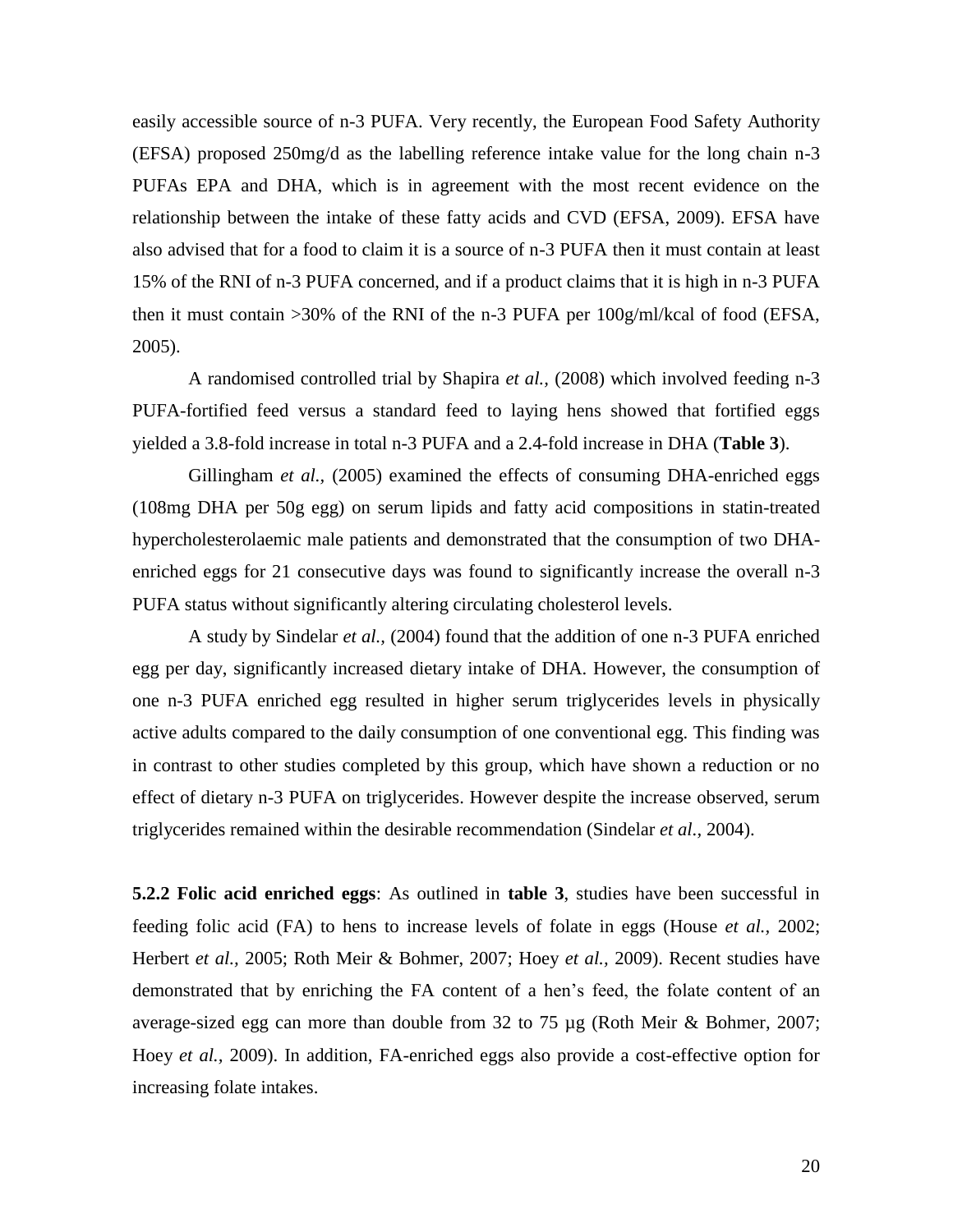**5.2.3 Lutein enriched eggs**: Recent intervention studies have demonstrated that increasing egg consumption (up to 1 egg per day) can increase serum lutein and zeaxanthin concentrations (**Table 3**) (Chung *et al.,* 2004; Goodrow *et al.,* 2006; Wenzel *et al.,* 2006). An intervention study by Chung *et al.,* (2004) compared the bioavailability of lutein from various sources including lutein supplements, spinach and lutein-enriched eggs (containing 5 times the amount of lutein in conventional eggs). Findings from the study showed that the serum lutein response was highest after enriched egg consumption compared to other treatments in the study. The cholesterol content of the egg yolk may enhance the bioavailability of lutein from egg yolks, however further studies are warranted to fully understand the mechanism for increased lutein bioavailability in eggs.

# **6. Patterns of egg consumption**

The level of egg consumption in Ireland is relatively low. National food consumption surveys carried out by the Irish Universities Nutrition Alliance (IUNA) have examined 7 day food intakes in Irish adults (North/South Ireland Food Consumption Survey, NSIFCS), (IUNA, 2001), in children (National Children"s Food Survey, NCFS), (IUNA, 2005) and in teenagers (National Teen"s Food Survey, NTFS), (IUNA, 2007). These surveys have shown that egg and egg dish consumption corresponds to less than the intake of one egg per day.

**Table 4** presents egg consumption data from these food surveys. The mean daily egg consumption by all children (5-12 years) and teenagers (13–17 years) was, for both groups, 8g/day. Only 41% and 42% of teenagers and children consumed eggs, respectively. Among teenage consumers of eggs, intake was greater among boys (22g/day) compared to girls (18g/day). Among children, the intake of eggs and the proportion of the sample consuming eggs did not vary greatly between boys and girls or change within age group. When high consumers of eggs were examined (i.e. at the  $95<sup>th</sup>$  percentile of egg intake), consumption ranged from 47g/day in children to 54g/day in teenagers, which corresponds to approximately one egg per day.

Intakes of eggs among Irish adults are greater than intakes of teenagers and children. Mean daily intake of eggs for the total population was 17g/day. Sixty-one percent of adults consumed eggs with a mean daily intake of 25g/day among these consumers. More men than women were egg consumers, and the proportion of consumers increased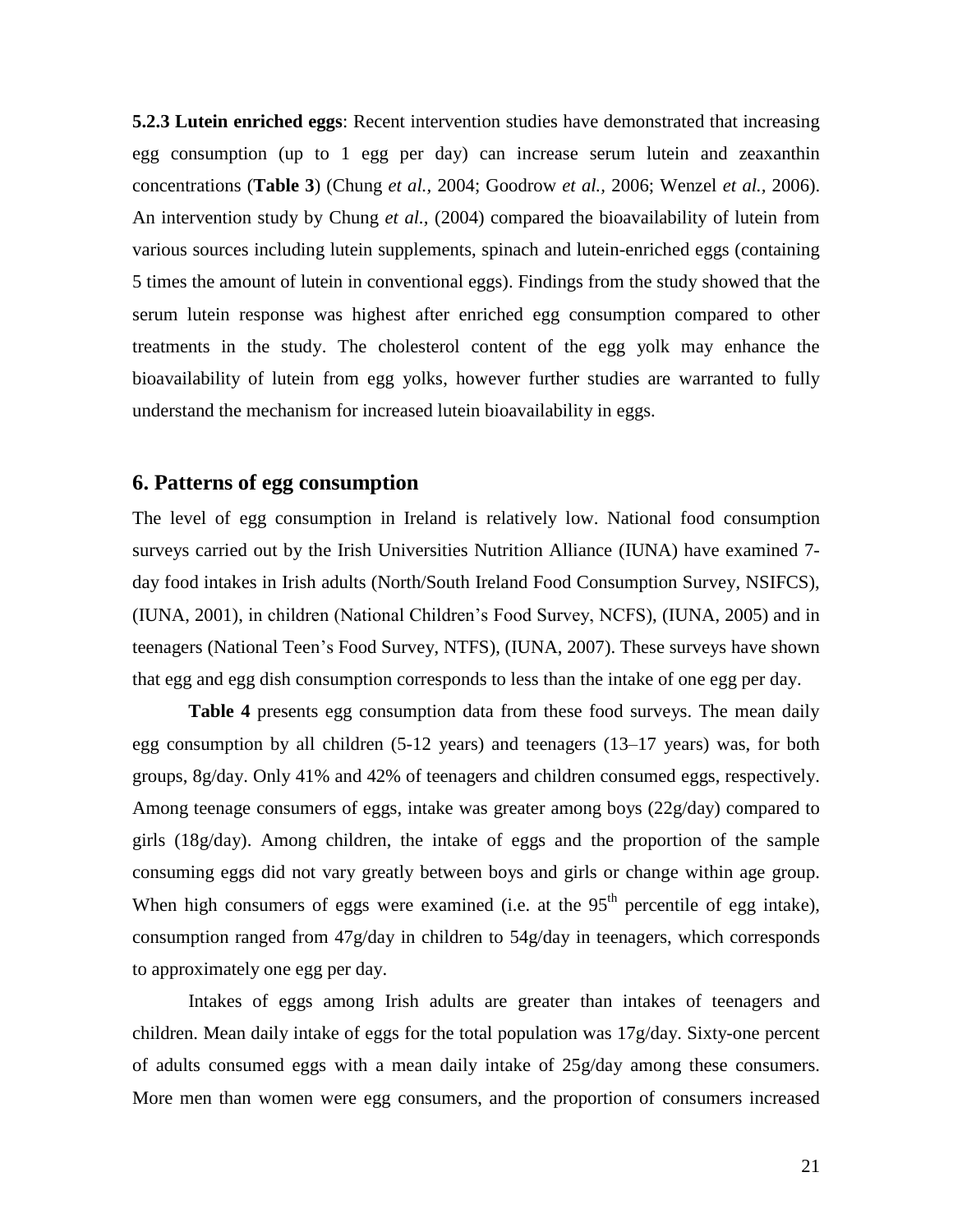with increasing age. Similarly, men consumed a higher amount of eggs. When the  $95<sup>th</sup>$ percentile of egg intake for all adults was examined, this only approximated one egg per day (i.e. 54g). Taking vegetarians as a separate group (n=23), mean daily egg intake was lower than in the general adult population at  $15g/day (+11g)$ .

Data from the UK National Diet and Nutrition Survey (NDNS, 2004) found similar egg intakes to those observed in the Irish population. In the NDNS, men consumed 23g/day of eggs, while lower intakes of 16g/day were consumed by women. Approximately 60% of women and nearly 70% of men consumed eggs with intakes in this group of consumers at approximately 36g/day and 40g/day, respectively. A greater proportion of the older men and women were egg consumers compared to the younger age groups.

## **7. Current guidelines concerning egg consumption**

In more recent years, recommendations regarding egg consumption are moving away from the more stringent guidelines previously published due to the lack of evidence for these recommendations. At present, the Irish Department of Health & Children does not provide specific guidelines regarding egg consumption for the general population, but an update of the Irish Food pyramid is expected in the coming year. However, recent guidelines from the Irish Heart Foundation confirm that a healthy individual can have up to seven eggs a week and those on a cholesterol lowering diet can have four to six eggs a week (Irish Heart Foundation, 2008).

The Heart Foundation in Australia has based their recommendations on the recognition that the saturated and trans fat content of the diet is more influential on serum cholesterol levels than dietary cholesterol and therefore advises that *"A healthy balanced diet can include a serving of eggs (two eggs) in two to three meals a week"* (Heart Foundation (Australia), 2008). The American Heart Association guidelines recommend consuming less than 300mg of cholesterol per day however no specific guidelines regarding egg consumption are provided (American Heart Association, 2008). Similarly, in the UK, no specific guidelines regarding eggs are made; instead the emphasis is placed on a reduction of saturated fat intake (British Heart Foundation, 2008).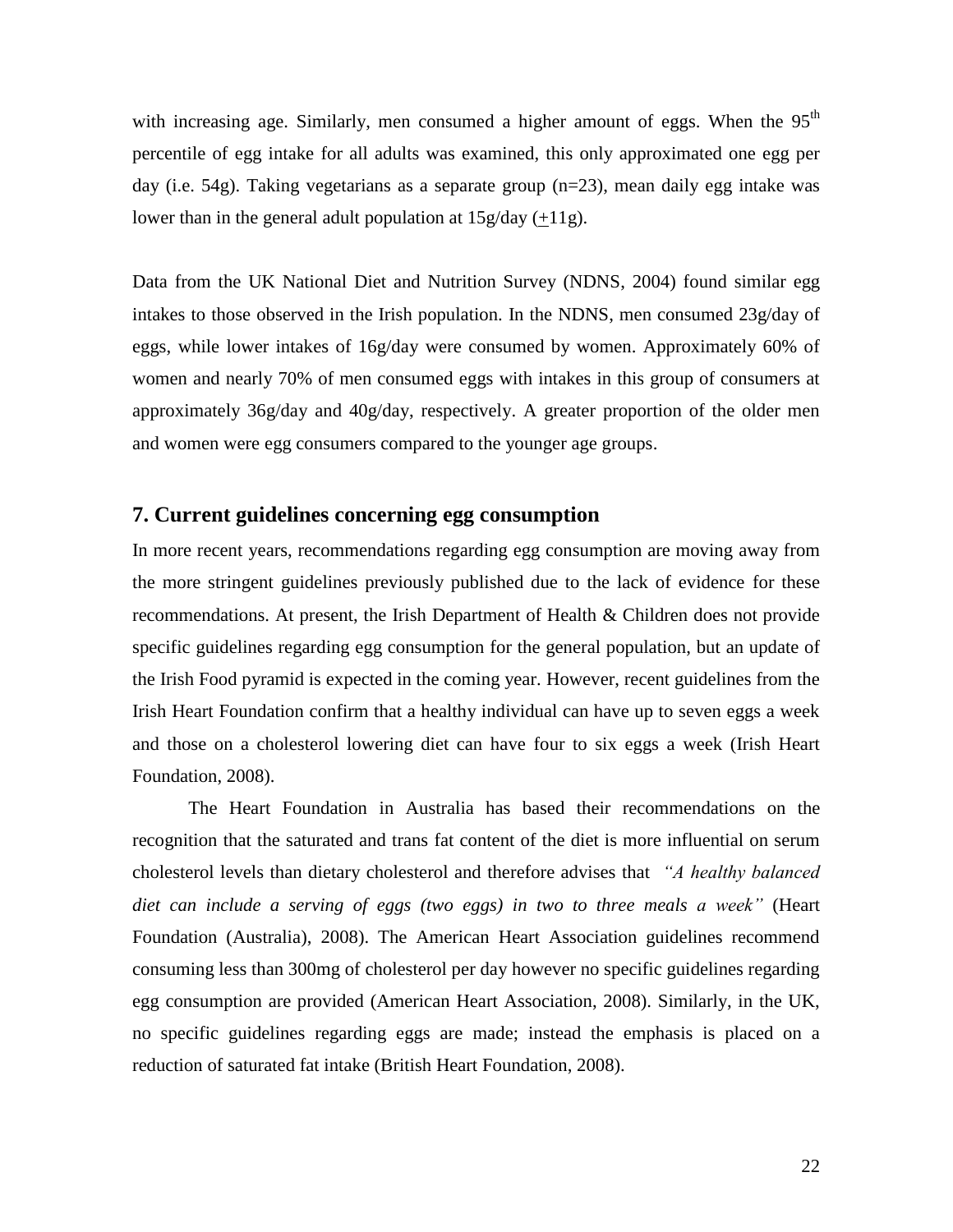## **8. Eggs as a healthy alternative in the diet**

Recent qualitative work in Ireland attempted to investigate the attitudes of G.P.s towards eggs and beef (Bord Bia, 2008). Key findings from the survey suggested that G.P.s continue to recommend limiting egg consumption to 2-3 eggs per week due to their opinions on the "saturated fat and cholesterol content of eggs". Roughly over half were aware of recent guidelines to suggest up to 7 eggs per week. However, among those who were aware of these guidelines, only a small proportion was actively encouraging patients to adopt them. There is concern that while an egg in itself may have a reasonably positive nutritional profile, the cooking method is likely to negate this, for example "eggs scrambled with lots of butter and buttery toast". Indeed the cooking method applied can significantly alter the energy and fat content of egg dishes as displayed in **Table 6**. From analysis of foods consumed in combination at the meal level in the NSIFCS, it was found that eggs were commonly consumed with white bread (in 56% of the meals where eggs were consumed, white bread was also consumed), bacon  $\&$  ham (36%), wholemeal bread (26%) and sausages (24%). Therefore, recommendations on the cooking method and the concomitant intake of other foods should also be provided to the general population.

## **9. Recommendations & Conclusions**

Due to recent scientific evidence on the link between egg intake and health, policies regarding placing a restriction on egg consumption in recent years have relaxed. However, additional studies are warranted to confirm the limited, independent effects of egg consumption on CVD progression. Such evidence would undoubtedly reduce concerns raised by health professionals and consumers in Ireland regarding acceptable egg consumption levels. Before national policies can be relaxed, bodies such as the Irish Heart Foundation will continue to provide specific guidelines regarding egg consumption. Such guidelines in many countries now emphasise a reduction in saturated fat intake due to the undeniable fact that changes in dietary saturated fat have a significant influence on circulating LDL cholesterol to a much greater extent than the dietary cholesterol in foods (Gray & Griffin, 2009). Therefore, it appears that the consumption of 1 egg a day is safe provided it is part of a balanced healthy diet that is overall low in fat (<35% of total energy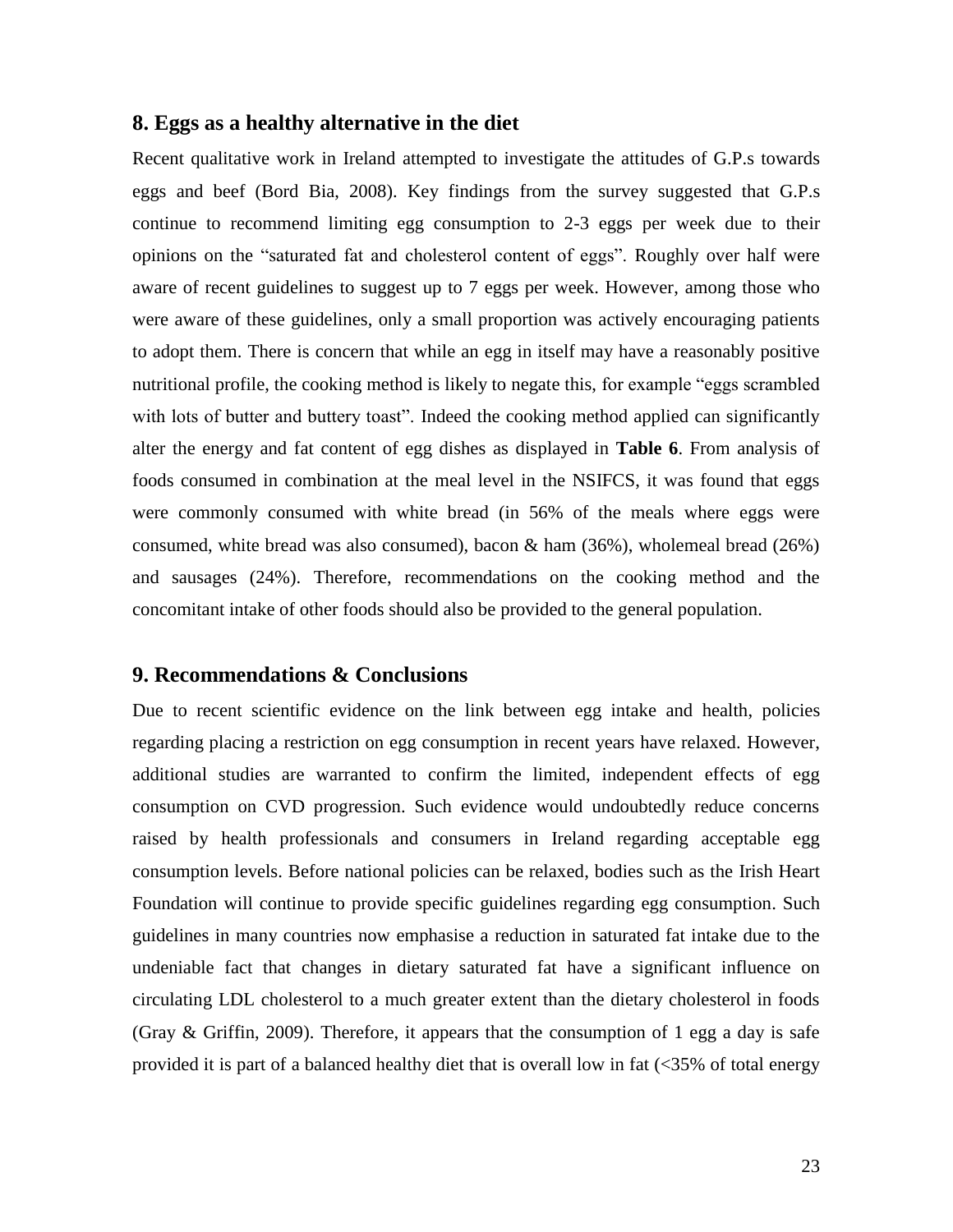from fat) and low in saturated fat (<10% of total energy from saturated fat), high in fibre (i.e. 24g per day) and high in fruit and vegetables (at least 5 portions per day).

In conclusion, eggs are a low-cost, nutrient-dense food and a source of high quality biological value protein and micronutrients. Along with their traditional nutritional benefits, eggs will play a role in the functional food arena with the potential to incorporate essential nutrients into eggs so that higher consumption levels of these nutrients can be achieved in the general population.

# **10. Some Useful websites**

[www.aecl.org](http://www.aecl.org/) [www.britegg.co.uk](http://www.britegg.co.uk/) [www.eggs.ie](http://www.eggs.ie/) [www.eggs.org.nz](http://www.eggs.org.nz/) [www.enag.org.au](http://www.enag.org.au/) [www.food.gov.uk](http://www.food.gov.uk/) [www.incredibleegg.org](http://www.incredibleegg.org/) [www.irishheart.ie](http://www.irishheart.ie/) [www.nutritionandeggs.co.uk](http://www.nutritionandeggs.co.uk/)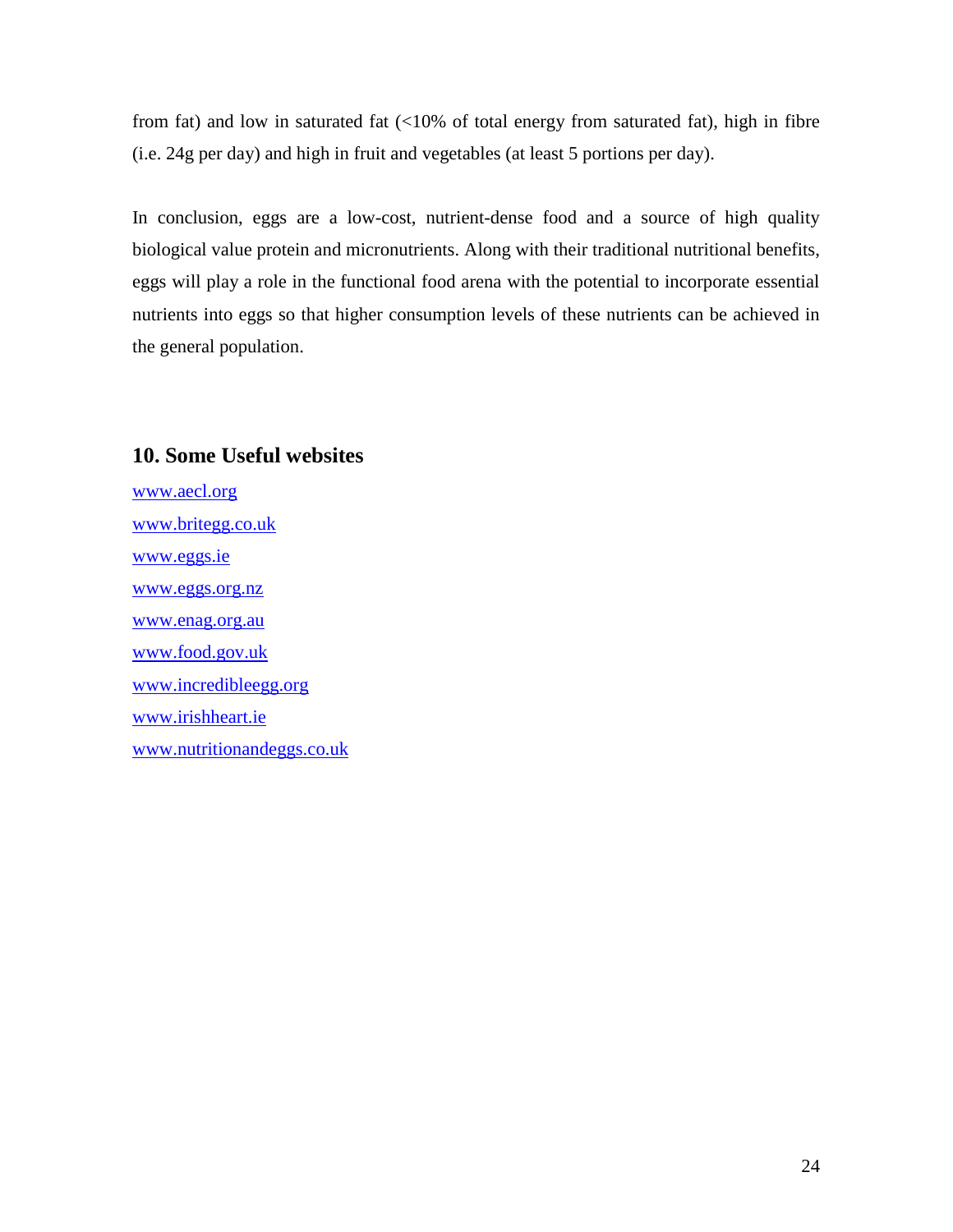# **11. Tables**

**Table 1:** Composition of an egg

| <b>Nutrient</b>       | Quantity per egg <sup>1</sup> | RDA <sup>2</sup> | % of RDA |
|-----------------------|-------------------------------|------------------|----------|
| Calories              | 76 kcals                      | 2500 kcals       | 3%       |
| Total fat*            | 4.7 g                         |                  |          |
| Saturated fat*        | 1.6 <sub>g</sub>              |                  |          |
| Cholesterol           | 196 mg                        | 300 mg           | 65%      |
| Protein               | 6.5 g                         | 52.5 g           | 12%      |
| Vitamin A             | $95 \mu g$                    | $700\mu g$       | 14%      |
| Vitamin D             | $0.9 \mu g$                   | $0-10\mu g$      |          |
| Vitamin E*            | $0.56$ mg                     |                  |          |
| Vitamin B6            | $0.06$ mg                     | $0.79$ mg        | 8%       |
| Vitamin B12           | $1.25 \mu g$                  | $1.4\mu$ g       | 90%      |
| DHA/ EPA <sup>3</sup> | 118 mg                        | 450 mg           | 26%      |
| Folate                | $25 \mu g$                    | $300 \mu g$      | 8%       |
| Thiamin               | $0.05$ mg                     | $1.1 \text{ mg}$ | 5%       |
| Riboflavin            | $0.24$ mg                     | $1.6 \text{ mg}$ | 15%      |
| Phosphorous           | $100$ mg                      | 550 mg           | 18%      |
| Zinc                  | $0.65$ mg                     | $9.5 \text{ mg}$ | 7%       |
| Iron                  | $0.95$ mg                     | $10 \text{ mg}$  | 10%      |
| Selenium              | $0.55 \mu g$                  | $55 \mu g$       | 1%       |
| Choline*              | $280 \text{ mg*}$             |                  |          |
| Lutein*               | 150-250 mg**                  |                  |          |
| Zeaxanthin*           | $200mg$ **                    |                  |          |

<sup>1</sup>The composition of an egg is based on analysis published in McCance & Widdowson's, the composition of foods,  $6<sup>th</sup>$ edition (2002).

<sup>2</sup>Requirements of an adult male based on the RDA's for Ireland 1999. Food Safety Authority of Ireland.

<sup>3</sup>Givens D.I. & Gibbs R.A. (2008) Symposium on "How can the n-3 content of the diet be improved?" Current intakes of EPA and DHA in European populations and the potential of animal-derived foods to increase them. Proceedings of the Nutrition Society. **67,** 273-280.

\* There are no Irish RDA"s available for total fat, saturated fat, vitamin E, choline, lutein and zeaxanthin.

\*\*No data on the content of these compounds in eggs were available in McCance and Widdowson's 2002, therefore were taken from the literature (Meister, 2002).

RDA: Recommended Daily Allowance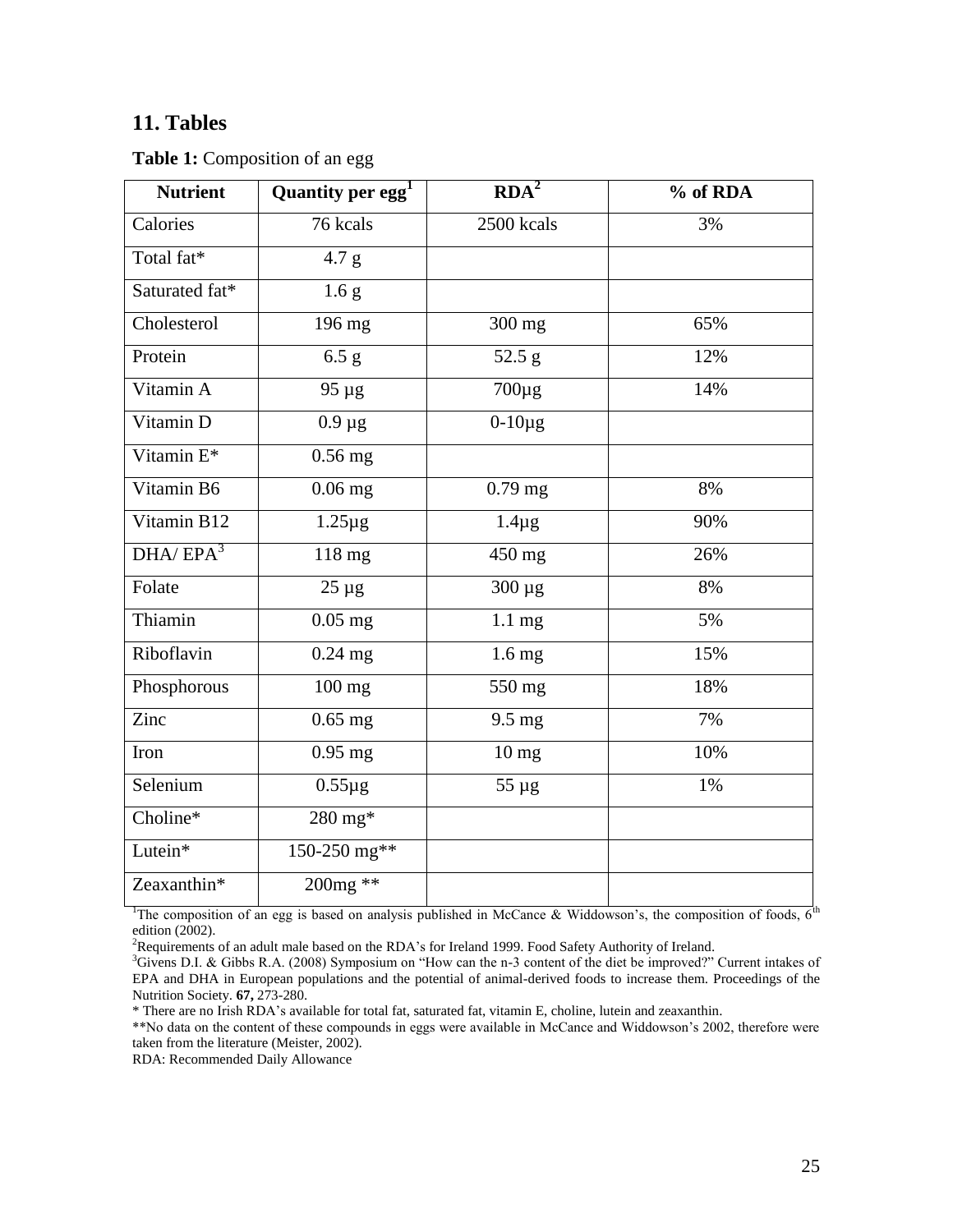| <b>Nutrient</b>         | <b>Additional Requirement</b> | % Additional RDA Provided |
|-------------------------|-------------------------------|---------------------------|
|                         | During Pregnancy <sup>1</sup> | by 1 Serving of Egg       |
| Protein                 | $+10$ g                       | 65%                       |
| Iron                    | $+1$ mg                       | 95%                       |
| Folate                  | $+200 \mu g$                  | 12.5%                     |
| Vitamin B <sub>12</sub> | $+0.2 \mu$ g                  | $>100\%$                  |
| Vitamin A               | $+100 \mu g$                  | 95%                       |
| Vitamin D               | $+10 \mu g$                   | 9%                        |

**Table 2**: Additional nutrients required during pregnancy

<sup>1</sup>Requirements of a pregnant female (second half of pregnancy) based on the Recommended Dietary Allowances for Ireland 1999. Food Safety Authority of Ireland.

RDA = Recommended Daily Allowance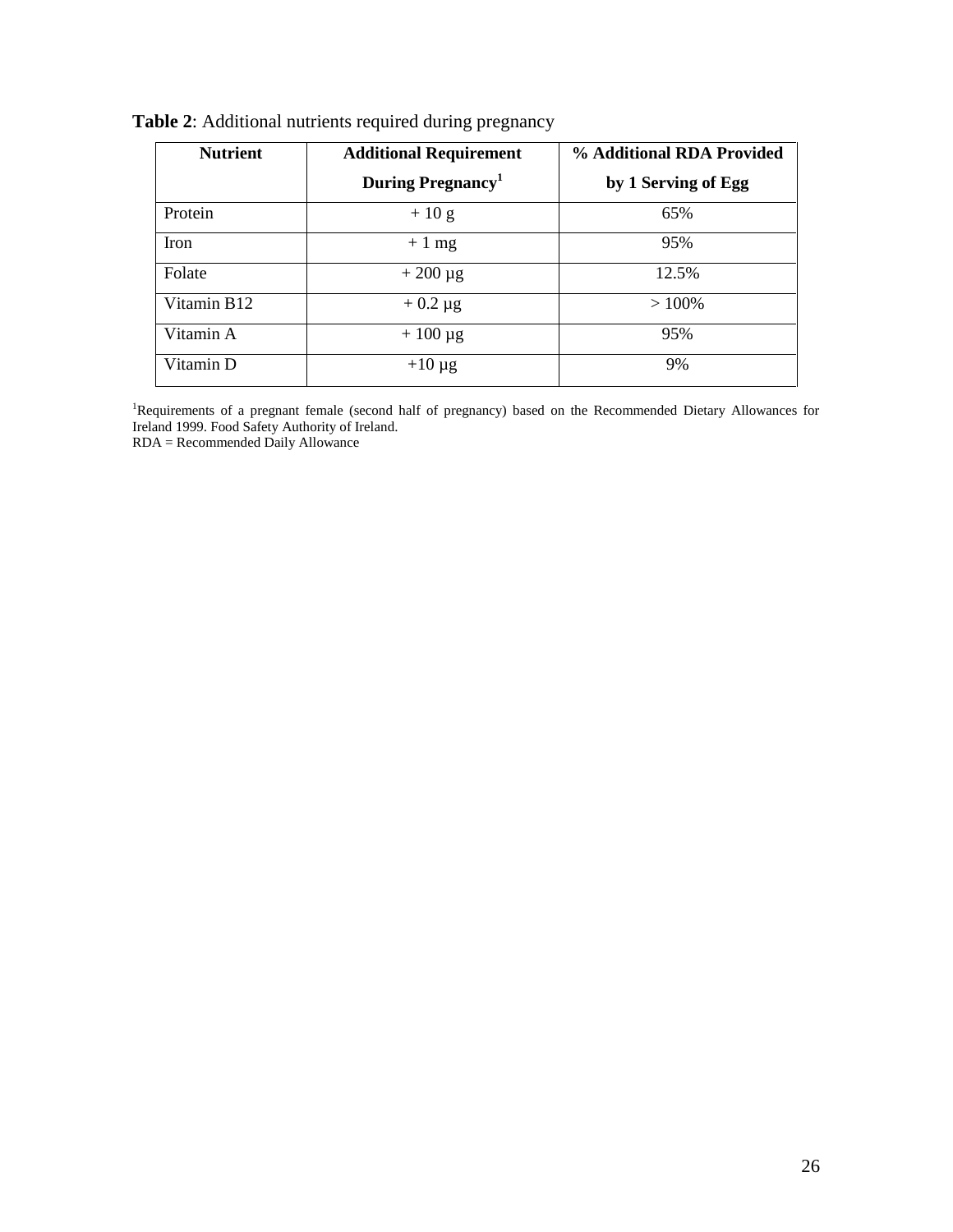| <b>Study</b>                                                                                | Aim                                                                                                                                                                                                                                                                | <b>Subjects</b>                                                                              | <b>Methods and Results</b>                                                                                                                                                                                                                                                                                                                                                                                                                                                                                                                                                                                                                                                                                                 |  |  |  |  |  |
|---------------------------------------------------------------------------------------------|--------------------------------------------------------------------------------------------------------------------------------------------------------------------------------------------------------------------------------------------------------------------|----------------------------------------------------------------------------------------------|----------------------------------------------------------------------------------------------------------------------------------------------------------------------------------------------------------------------------------------------------------------------------------------------------------------------------------------------------------------------------------------------------------------------------------------------------------------------------------------------------------------------------------------------------------------------------------------------------------------------------------------------------------------------------------------------------------------------------|--|--|--|--|--|
| <b>Omega 3 Enriched Eggs</b>                                                                |                                                                                                                                                                                                                                                                    |                                                                                              |                                                                                                                                                                                                                                                                                                                                                                                                                                                                                                                                                                                                                                                                                                                            |  |  |  |  |  |
| Riediger et al., 2009<br>Journal of the American<br>Dietetic Association                    | A systematic review of the<br>roles of n-3 PUFA in health<br>and disease                                                                                                                                                                                           | Review                                                                                       | Clinical benefits of n-3 PUFA enriched eggs has been shown in individuals<br>with hypertriglyceridemia (high triglyceride levels in blood) as well as healthy<br>individuals. Absorption, distribution & metabolism of the n-3 PUFA remains<br>the same.                                                                                                                                                                                                                                                                                                                                                                                                                                                                   |  |  |  |  |  |
| Shapira et al., 2008<br><b>Israel Medical Association</b><br>Journal                        | To evaluate the dietary<br>contribution of 'field<br>fortification' of eggs by<br>adding n-3 PUFA to high n-6<br>PUFA hen feed and to assess<br>consumer preferences                                                                                               | 3,500 laying<br>hens.<br>Randomised<br>control trial                                         | Laying hens fed n-3 PUFA fortified feed or control feed for 5 weeks. Fortified<br>eggs yielded a 3.8 fold increase in total n-3 PUFA. Sensory evaluations were<br>not significantly different between control and fortified eggs. Egg costs<br>increased by $1.5 - 3.0\%$ .                                                                                                                                                                                                                                                                                                                                                                                                                                                |  |  |  |  |  |
| Gillingham et al., 2005<br><b>Food Research International</b>                               | To determine the effects of<br>consuming DHA-enriched<br>eggs on serum lipids and<br>fatty acid compositions in<br>statin-treated<br>hypercholesterolemic male<br>patients                                                                                         | 15 subjects<br>Double-blind<br>cross over<br>design                                          | The novel egg group exhibited a significant rise in EPA plus DHA levels in<br>serum phospholipids (by 23%) which can be related to a reduced risk for fatal<br>ischemic heart disease.                                                                                                                                                                                                                                                                                                                                                                                                                                                                                                                                     |  |  |  |  |  |
| Sindelar et al., 2004<br><b>Nutrition Research</b>                                          | To compare the effects of the<br>consumption of one n-3<br>PUFA enriched egg or one<br>conventional egg on serum<br>lipids in physically active<br>adults                                                                                                          | 12 adults<br>randomly<br>assigned to<br>treatment<br>groups                                  | Dietary intake of $\alpha$ -linolenic acid, DHA and serum $\alpha$ -linolenic acid were higher<br>during the n-3 PUFA-enriched egg treatment than during the conventional egg<br>treatment ( $P < 0.05$ ). Serum triglycerides were higher ( $P < 0.05$ ) with n-3<br>PUFA-enriched eggs than with conventional eggs.                                                                                                                                                                                                                                                                                                                                                                                                      |  |  |  |  |  |
|                                                                                             |                                                                                                                                                                                                                                                                    |                                                                                              | <b>Lutein Enriched Eggs</b>                                                                                                                                                                                                                                                                                                                                                                                                                                                                                                                                                                                                                                                                                                |  |  |  |  |  |
| Goodrow et al., 2006<br>Journal of Nutrition<br>Wenzel et al., 2006<br>Journal of Nutrition | To investigate the effect of<br>consuming one egg/day for 5<br>weeks on serum<br>concentrations of lutein and<br>zeaxanthin in adults $>60$ yrs<br>To identify whether a 12-<br>week egg intervention<br>increases serum zeaxanthin<br>and macular pigment optical | Randomised<br>cross-over,<br>$n=33$ ,<br>intervention<br>24 females,<br>aged 24-59<br>years. | The 18-wk intervention included one run-in and one washout period of no eggs<br>prior to and between two 5-week interventions of either consuming 1 egg or egg<br>substitute/d. Serum lutein and zeaxanthin levels increased by 26% and 38%<br>respectively in the intervention group. Serum total cholesterol, LDL cholesterol,<br>HDL cholesterol and triglycerides were not affected.<br>Subjects were assigned to 1 of 3 groups. Group $1 = PILL$ (sugar-filled capsule).<br>Group $2 = EGG$ 1 (6 eggs/week with 331µg of lutein & zeaxanthin per egg<br>yolk). Group $3 = EGG$ 2 (6 eggs/week with 964µg of lutein & zeaxanthin per<br>egg yolk). Serum zeaxanthin, but not serum lutein, increased in both the EGG 1 |  |  |  |  |  |

|  |  |  |  | Table 3: A summary of studies that have examined the functional role of enriched-eggs |
|--|--|--|--|---------------------------------------------------------------------------------------|
|--|--|--|--|---------------------------------------------------------------------------------------|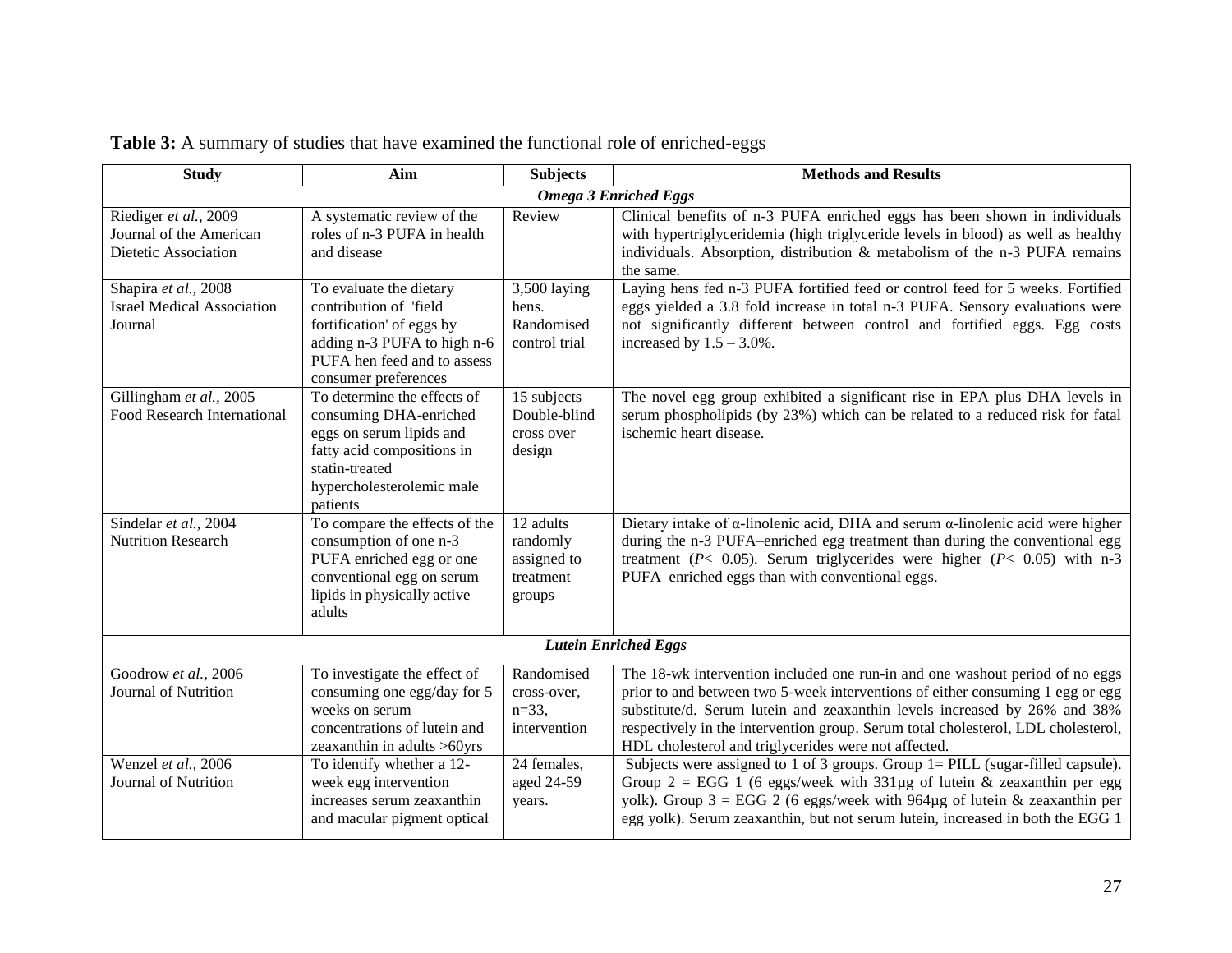|                                                                                          | density in women                                                                                                                                            |                                                                                            | $(P < 0.04)$ and EGG 2 (P < 0.01) groups                                                                                                                                                                                                                                                                                                                                                                                                                                                                                                                                                                                                                                                                                                                    |
|------------------------------------------------------------------------------------------|-------------------------------------------------------------------------------------------------------------------------------------------------------------|--------------------------------------------------------------------------------------------|-------------------------------------------------------------------------------------------------------------------------------------------------------------------------------------------------------------------------------------------------------------------------------------------------------------------------------------------------------------------------------------------------------------------------------------------------------------------------------------------------------------------------------------------------------------------------------------------------------------------------------------------------------------------------------------------------------------------------------------------------------------|
|                                                                                          |                                                                                                                                                             |                                                                                            |                                                                                                                                                                                                                                                                                                                                                                                                                                                                                                                                                                                                                                                                                                                                                             |
| Chung et al., 2004<br>Journal of Nutrition                                               | To compare the<br>bioavailability of lutein from<br>various sources such as<br>supplements, lutein-enriched<br>eggs & spinach                               | Healthy men,<br>$n=10$<br>intervention<br>cross-over<br>design, 9d<br>study                | Subjects were administered 1 of 4 lutein doses: lutein supplement, lutein ester<br>supplement, spinach or lutein-enriched egg. Results showed that serum lutein<br>responses were significantly higher after the lutein-enriched egg compared to<br>any other form. There was no significant difference in triacylglycerol rich<br>lipoproteins levels between all forms.<br><b>Folate Enriched Eggs</b>                                                                                                                                                                                                                                                                                                                                                    |
|                                                                                          |                                                                                                                                                             |                                                                                            |                                                                                                                                                                                                                                                                                                                                                                                                                                                                                                                                                                                                                                                                                                                                                             |
| Hoey et al., 2009<br><b>British Journal of Nutrition</b>                                 | To develop eggs with an<br>enriched natural folate<br>content and minimal<br>unmetabolised folic acid                                                       | 48 laying hens<br>randomised,<br>12 weeks                                                  | Hens were randomised to receive the basal feed to which had been added one of<br>the following folic acid $(FA)$ levels $(0, 2, 4, 8, 16, 32 \text{ mg/kg}$ feed). The<br>maximal egg folate content was achieved by adding 16mg FA/kg feed. The<br>folate enrichment of eggs resulted in the folate content of an average-sized egg<br>ranging from 32 to 75 µg.                                                                                                                                                                                                                                                                                                                                                                                           |
| Roth Maier & Bohmer 2007<br>International Journal of<br>Vitamin and Nutrient<br>Research | To evaluate the fortification<br>of eggs with folic acid as a<br>possible contribution to<br>enhance the folic acid status<br>of populations                | 72 hens                                                                                    | Hens were assigned to 1of 5 dietary groups and supplemented with $0$ , $0.5$ , $1.0$ ,<br>2.0, and 4.0 mg folic acid/kg feed during an 8-week period. The availability of<br>folate in eggs increased by 68%. One folate-enriched egg could provide up to<br>76 µg of folate.                                                                                                                                                                                                                                                                                                                                                                                                                                                                               |
| Herbert et al., 2005<br><b>Poultry Science</b>                                           | To determine the effects of<br>folic acid supplementation<br>on egg folate content and the<br>performance of folate status<br>on two strains of laying hens | Hyline W36<br>and W98 hens<br>$(n=6$ per diet)                                             | Supplementation of FA in laying hens led to an increase in egg folate content<br>and plasma folate levels and decreased homocysteine concentrations. The<br>higher egg mass producing strain, Hyline W98, benefited from increased folic<br>acid through a reduction in plasma homocysteine concentrations, suggesting<br>that this strain has a higher requirement for folate than the W36 strain.                                                                                                                                                                                                                                                                                                                                                         |
| House et al., 2002<br>Poultry Science                                                    | To assess the enrichment of<br>eggs with folic acid through<br>supplementation of the<br>laying hen's diet                                                  | 140 Hyline<br>W36 laying<br>hens, 25 to 28<br>weeks old at<br>peak levels of<br>production | The study consisted of 3 experiment groups. Group 1: Hens received feed with<br>0-10mg/kg crystalline FA. Group 2: Hens divided into 7 treatment groups and<br>feed was fortified with 0, 1, 2,4,8,16,32 mg folic acid/kg diet. Group 3: Hens<br>received a barley based feed with or without 4 mg folic acid/kg diet. Results:<br>Group 1: A 10mg/kg inclusion of folic acid increased folic acid incorporation<br>into the egg over that of an un-supplemented egg. Group 2: The response of egg<br>folate to dietary folic acid supplementation was saturable, with 90% of maximal<br>egg folate levels established at approximately 4mg FA/kg diet. Group 3: Folate<br>levels were stable, in control and fortified eggs, during 28d of storage at 4 C. |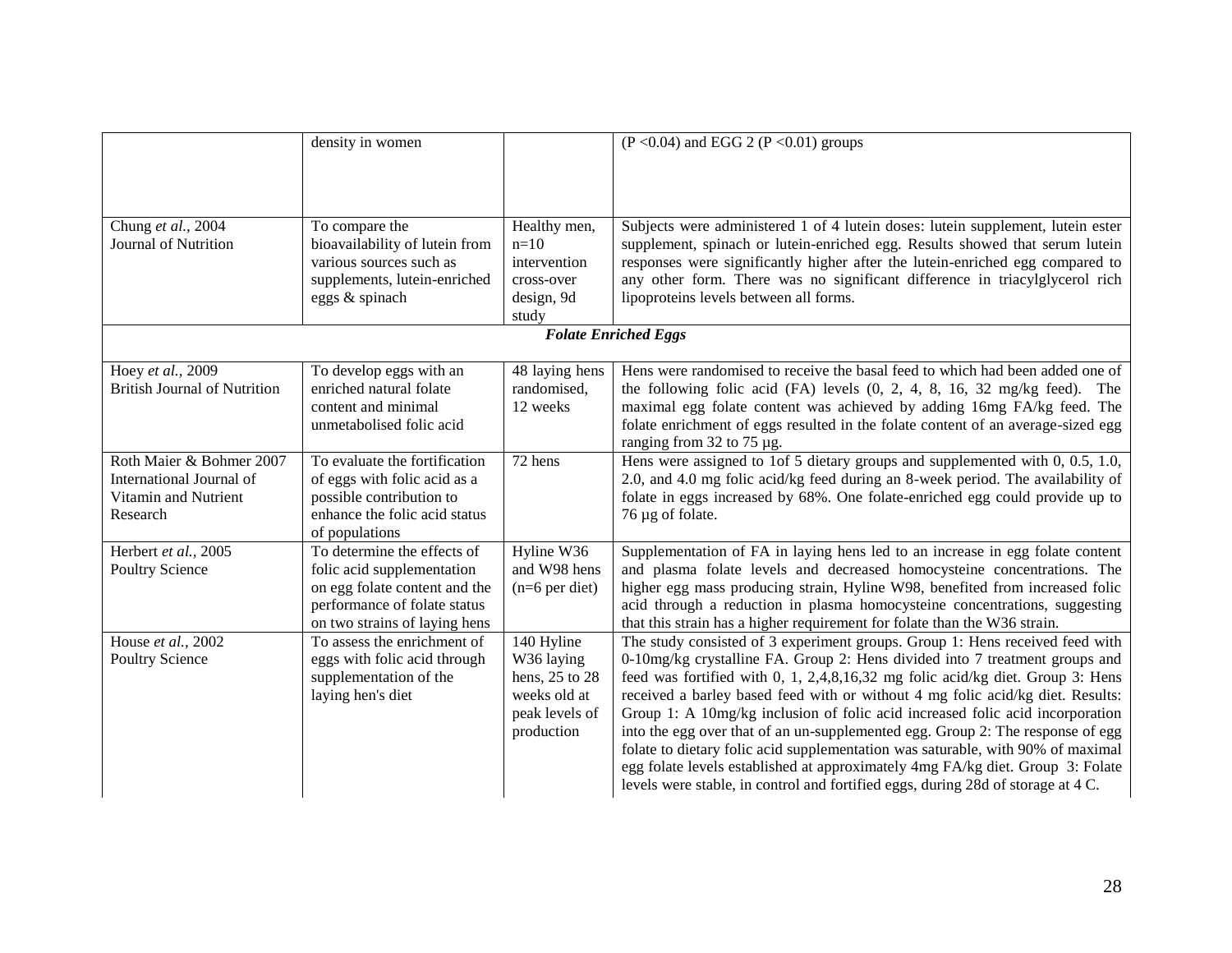| <b>Population Group</b>      |       |                  | <b>Total Sample</b> |                  |            |             |      |      | <b>Consumers Only</b> |                |            |
|------------------------------|-------|------------------|---------------------|------------------|------------|-------------|------|------|-----------------------|----------------|------------|
|                              |       |                  |                     |                  | Percentile |             |      |      |                       |                | Percentile |
|                              | n     | mean             | <b>SD</b>           | 5th              | 95th       | $\mathbf n$ | $\%$ | mean | <b>SD</b>             | 5th            | 95th       |
| All Adults (18-64 years)     | 1379  | 17               | 21                  | $\mathbf{0}$     | 54         | 944         | 68   | 25   | 22                    | 7              | 61         |
| All Men (18-64 years)        | 662   | 21               | 23                  | $\boldsymbol{0}$ | 61         | 489         | 74   | 28   | 23                    | 7              | 70         |
| Men (18-35 years)            | 253   | 19               | 22                  | $\overline{0}$   | 60         | 178         | 70   | 26   | 21                    | 4              | 66         |
| Men $(36-50 \text{ years})$  | 236   | 21               | 23                  | $\overline{0}$   | 66         | 178         | 75   | 28   | 23                    | 8              | 72         |
| Men $(51 - 64$ years)        | 173   | 24               | 26                  | $\boldsymbol{0}$ | 66         | 133         | 77   | 31   | 26                    | 6              | 82         |
| All Women (18-64 years)      | 717   | 14               | 19                  | $\boldsymbol{0}$ | 45         | 455         | 63   | 22   | 19                    | 6              | 54         |
| Women (18-35 years)          | 269   | 13               | 21                  | $\boldsymbol{0}$ | 45         | 161         | 60   | 22   | 23                    | 7              | 49         |
| Women (36-50 years)          | 286   | 14               | 17                  | $\boldsymbol{0}$ | 45         | 186         | 65   | 21   | 17                    | 6              | 55         |
| Women (51-64 years)          | 162   | 15               | 17                  | $\boldsymbol{0}$ | 54         | 108         | 67   | 22   | 16                    | 5              | 57         |
| All Teens (13-17 years)      | 441.0 | 8                | 14                  | $\boldsymbol{0}$ | 38         | 181         | 41   | 20   | 16                    | 7              | 54         |
| All Boys (13-17 years)       | 220.0 | 11               | 17                  | $\boldsymbol{0}$ | 50         | 111         | 50   | 22   | 18                    | 7              | 58         |
| Boys $(13-14 \text{ years})$ | 93.0  | 12               | 20                  | $\overline{0}$   | 58         | 47          | 51   | 25   | 22                    | 7              | 82         |
| Boys (15-17 years)           | 127.0 | 10               | 14                  | $\boldsymbol{0}$ | 41         | 64          | 50   | 20   | 14                    | 6              | 51         |
| All girls (13-17 years)      | 212.0 | 6                | 11                  | $\boldsymbol{0}$ | 34         | 70          | 33   | 18   | 13                    | 7              | 44         |
| Girls (13-14 years)          | 91.0  | 5                | 8                   | $\boldsymbol{0}$ | $22\,$     | 31          | 34   | 13   | 8                     | 6              | 34         |
| Girls (15-17 years)          | 121.0 | $\boldsymbol{7}$ | 12                  | $\boldsymbol{0}$ | 42         | 39          | 32   | 21   | 15                    | 7              | 51         |
| All Children (5-12 years)    | 594   | 8                | 13                  | $\boldsymbol{0}$ | 36         | 251         | 42   | 18   | 14                    | 4              | 47         |
| All Boys (5-12 years)        | 293   | 8                | 13                  | $\boldsymbol{0}$ | 36         | 119         | 41   | 19   | 13                    | 4              | 43         |
| Boys (5-8 years)             | 145   | $\,8\,$          | 13                  | $\boldsymbol{0}$ | 33         | 59          | 41   | 19   | 13                    | 4              | 41         |
| Boys $(9-12 \text{ years})$  | 148   | 7                | 13                  | $\boldsymbol{0}$ | 38         | 60          | 41   | 18   | 14                    | 4              | 46         |
| All Girls (5-12 years)       | 301   | 8                | 13                  | $\boldsymbol{0}$ | 37         | 132         | 44   | 18   | 14                    | 4              | 51         |
| Girls (5-8 years)            | 151   | 7                | 13                  | 0                | 33         | 65          | 43   | 17   | 15                    | 3              | 53         |
| Girls (9-12 years)           | 150   | 8                | 13                  | $\overline{0}$   | 40         | 67          | 45   | 18   | 14                    | $\overline{4}$ | 49         |

**Table 4:** Mean, SD, Median and Percentile Intakes of Eggs and Egg Dishes (gram/day) in Irish Adults and Children by Sex and Age Group

SD: Standard deviation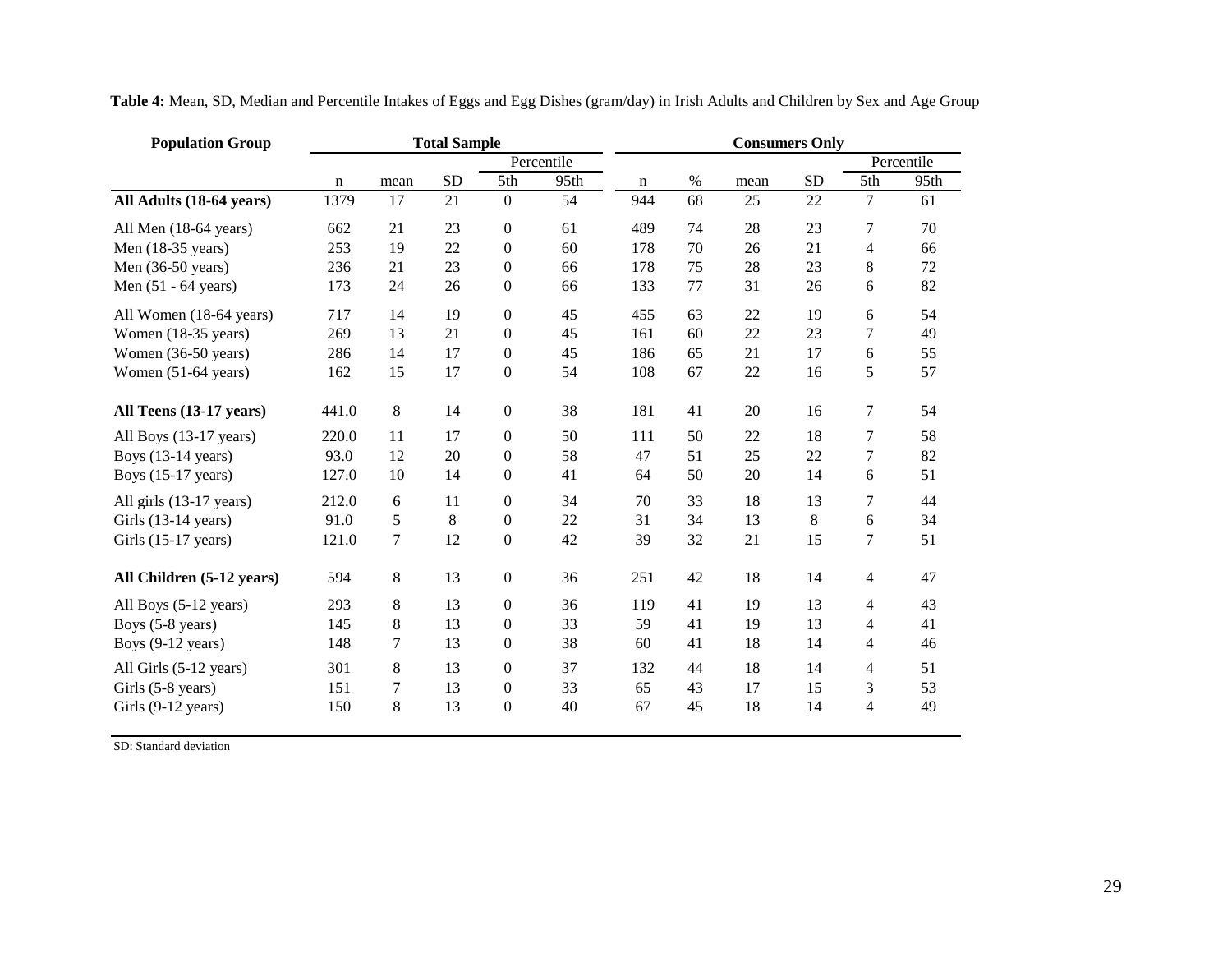| <b>Study</b>                                                                   | Aim of study                                                                                                                                                          | <b>Subjects</b>                                                                               | <b>Results &amp; Conclusions</b>                                                                                                                                                                                                                                                                                                                                 |
|--------------------------------------------------------------------------------|-----------------------------------------------------------------------------------------------------------------------------------------------------------------------|-----------------------------------------------------------------------------------------------|------------------------------------------------------------------------------------------------------------------------------------------------------------------------------------------------------------------------------------------------------------------------------------------------------------------------------------------------------------------|
| Gray & Griffin,<br>2009.<br>Nutrition Bulletin.                                | Review of the link between eggs and dietary<br>cholesterol                                                                                                            | Review                                                                                        | There is no consistent evidence in the last 30 years of<br>prospective studies that egg consumption has an independent<br>association with increased risk of heart disease. The relatively<br>small increase in circulating cholesterol associated with egg<br>consumption does not correspond with CVD risk                                                     |
| Djousse & Gaziano<br>2008.<br>American Journal of<br><b>Clinical Nutrition</b> | To examine the association between egg<br>consumption and risk of CVD and mortality                                                                                   | Prospective cohort<br>study of 21,327 male<br>subjects Physicians<br>Health Study 1           | Infrequent egg consumption $(6 eggs/week)$<br>was not<br>associated with CVD. However >7 eggs /week was associated<br>with modest but significantly higher risk of mortality. There<br>was a greater risk of CVD with egg consumption among<br>diabetics. However numerous limitations exist in this study<br>including a failure to exclude confounding factors |
| Harman et al., 2008.<br>European Journal of<br>Nutrition                       | To determine the combined effects of<br>increased dietary cholesterol and weight loss<br>produced by energy restriction on plasma<br>LDL cholesterol and lipoproteins | 45 subjects<br>randomised controlled<br>parallel study, energy<br>restricted diet 12<br>weeks | An increased intake of dietary cholesterol from 2 eggs/day did<br>not increase total plasma or LDL cholesterol when<br>accompanied by energy restriction and moderate weight loss                                                                                                                                                                                |
| Ratliff et al., 2008<br>Nutrition &<br>Metabolism.                             | To examine the effects of eggs on<br>adiponectin (marker of insulin sensitivity)<br>and on inflammatory markers in the context<br>of CVD                              | 28 US overweight<br>men aged 40-70 years.                                                     | A CRD with daily intake of eggs decreased plasma CRP and<br>increased plasma adiponectin compared to a CRD without<br>eggs                                                                                                                                                                                                                                       |
| Qureshi et al., 2007<br><b>Medical Science</b><br>Monitor.                     | To examine the association between egg<br>consumption and risk of CVD and mortality                                                                                   | 9734 adults 25-74<br>years,<br>NHANES-1 study<br>$(1971 - 75)$                                | No increased risk of stroke or CVD with consumption of $>6$<br>eggs per week or $\geq 1$ egg per day. However, there was an<br>increased risk of CVD associated with higher egg<br>consumption in diabetics                                                                                                                                                      |
| Lee & Griffin, 2006.<br>Nutrition Bulletin.                                    | Review of dietary cholesterol, eggs and<br>CVD risk                                                                                                                   | Review                                                                                        | Epidemiological studies have found no<br>independent<br>relationship between dietary cholesterol or egg consumption<br>and CVD risk. A moderate consumption of eggs (1-2 per day)<br>should be encouraged as part of an energy-restricted weight-<br>losing dietary regimen                                                                                      |
| Nakamura et al.,<br>2006.<br>British Journal of<br>Nutrition                   | Examined the association between egg<br>consumption and total cholesterol<br>concentration with the risk of CVD                                                       | 90,735 subjects, 40-69<br>years, Japan health<br>centre-based<br>prospective study            | Egg consumption was not associated with the risk of CVD.<br>There was also an inverse correlation between egg<br>consumption and mean total cholesterol concentration                                                                                                                                                                                            |

**Table 5:** Egg consumption and cholesterol studies

CVD = Cardiovascular Disease Risk; LDL = Low Density Lipoprotein; CRP = C-reactive protein; CRD = Carbohydrate Restricted Diet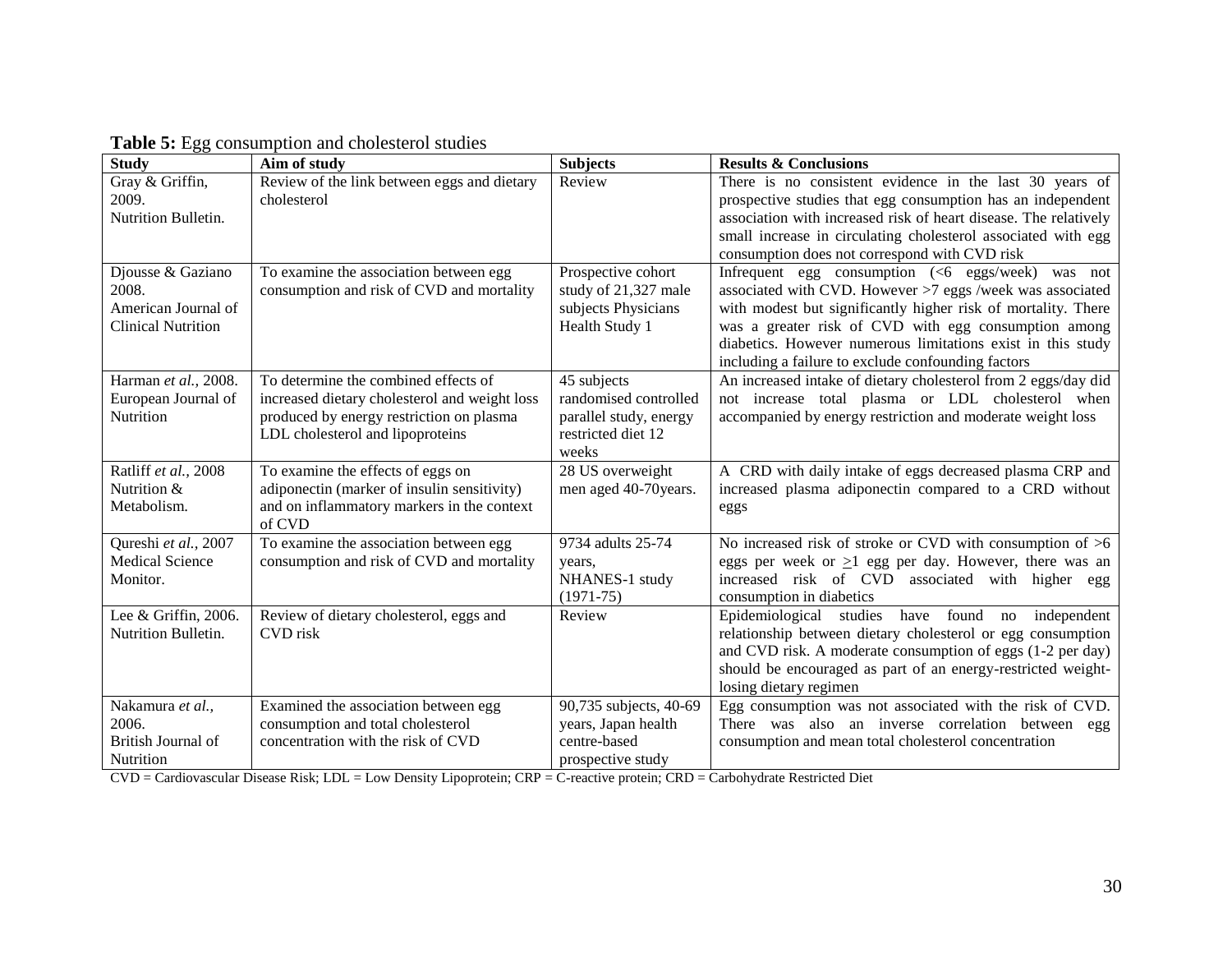|                            | Average         | <b>Energy</b> | <b>Total Fat</b> | <b>Saturated</b>           | <b>Cholesterol</b> |
|----------------------------|-----------------|---------------|------------------|----------------------------|--------------------|
| Egg Dish $^1$              | Portion $(g)$   | (Kcals)       | (g)              | $\mathbf{Fat}(\mathbf{g})$ | (mg)               |
| Hard boiled egg            | 50 <sub>g</sub> | 74            | 5.4              | 1.6                        | 193                |
| Poached Egg                | 50              | 74            | 5.4              | 1.6                        | 193                |
| Egg fried in vegetable oil | 60              | 107           | 8.3              | 2.4                        | 261                |
| Scrambled egg with milk    |                 |               |                  |                            |                    |
| $\&$ butter                | 134             | 412           | 39.7             | 21.2                       | 463                |
| Omelette with cheese       | 120             | 324           | 27.6             | 14.6                       | 322                |
| Quiche Lorraine            | 140             | 501           | 35.7             | 14.8                       | 162                |

**Table 6:** Energy and fat composition of common egg dishes

<sup>1</sup> Average weight of egg dishes obtained from Food Standards Agency, Food Portion Sizes 3<sup>rd</sup> Edition (2002) London TSO, pp38. The composition of an egg is based on analysis published in McCance & Widdowson's, the composition of foods,  $6<sup>th</sup>$  edition, 2002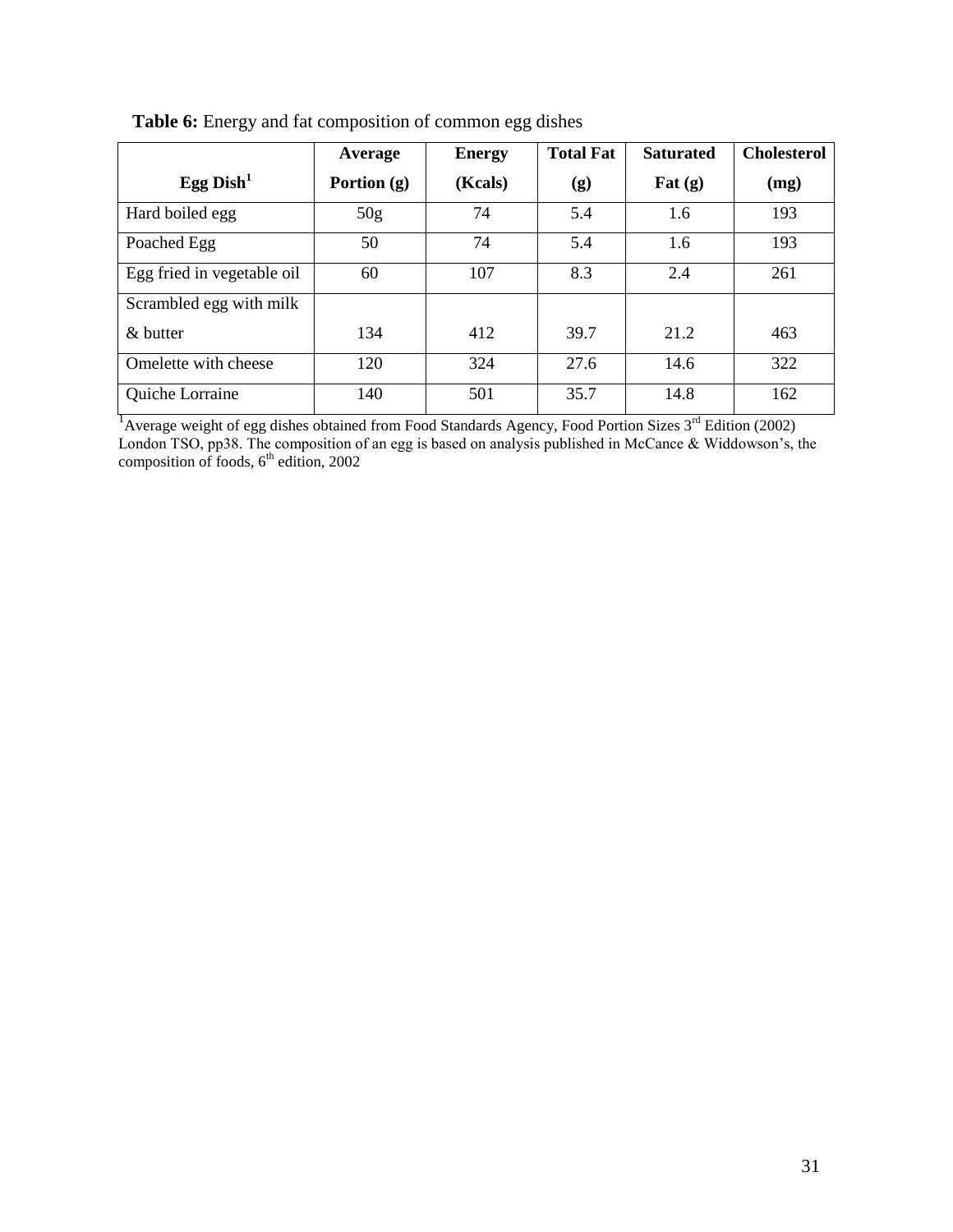# **12. References**

Affenito S.G. (2007). Breakfast: A missed opportunity. *Journal of the American Dietetic Association* **107(4)**, 565-569.

Applegate E. (2000). Introduction: Nutrition and functional roles of eggs in the diet. *Journal of the American College of Nutrition*. **19(5)**, 495S-498S.

British Heart Foundation (BHF) (2008). Available at:

[http://www.bhf.org.uk/keeping\\_your\\_heart\\_healthy/healthy\\_eating/what\\_is\\_a\\_healthy\\_diet.aspx](http://www.bhf.org.uk/keeping_your_heart_healthy/healthy_eating/what_is_a_healthy_diet.aspx)

Bord Bia (2008). GP attitudes to eggs and beef. A Qualitative study. Behaviour & Attitudes Marketing Research (unpublished work).

Cherain G. & Sim J.S (1996). Changes in breast milk fatty acids and plasma lipids of nursing mothers following consumption of n-3 polyunsaturated fatty acid enriched eggs. *Nutrition.* **12**, 8-12.

Chung H.Y, Rasmussen H.M & Johnson E.J (2004). Lutein bioavailability is higher from luteinenriched eggs than from supplements and spinach in men. *Journal of Nutrition*. **143**, 1887-1893.

Department of Health and Children, Health Promotion Unit. The Food Pyramid. Available at: [http://www.healthpromotion.ie/fs/doc/hpu\\_publications/Food\\_Pyramid\\_Plates\\_August\\_05.pdf](http://www.healthpromotion.ie/fs/doc/hpu_publications/Food_Pyramid_Plates_August_05.pdf)

Djousse L. & Gaziano M. (2008). Egg consumption in relation to cardiovascular disease and mortality: The Physician"s Health Study. *American Journal of Clinical Nutrition*. **87**, 964-969.

EC Directive 2000/13/EC. European Parliament and Council Directive of 20 March 2000 on the approximation of the law of the Member States relating to labelling, presentation and advertising of foodstuffs. *Official Journal of the European Communities*, L109/29-42.

EC Directive 2002/4/EC. Commission Directive of 30 January 2002 on the registration of establishments keeping laying hens, covered by the Council Directive 1999/74/EC. *Official Journal of the European Communities*, L30/44-46.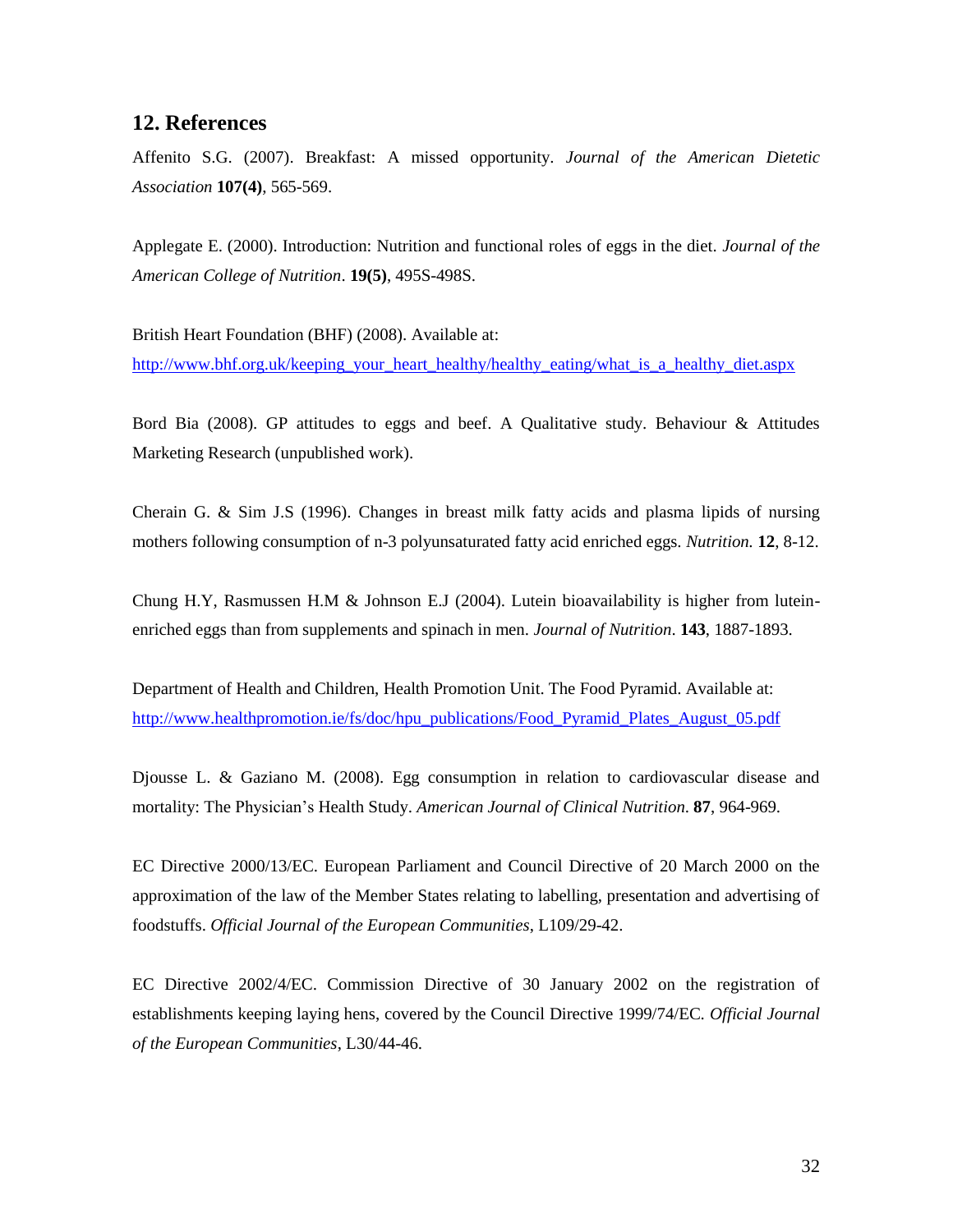EC Directive [99/74/EC.](http://www.fsai.ie/uploadedFiles/Dir1999_74.pdf) Council Directive of 19 July laying down minimum standards for the provision of laying hens. *Official Journal of the European Communities*, L203/53-57.

EC Regulation 589/2008. Commission Regulation of 23 June 2008 laying down detailed rules for implementing Council Regulation (EC) No 1234/2007 as regards marketing standards for eggs. *Official Journal of the European Communities*, L163/6-23.

European Communities (Food and Feed Hygiene) Regulations 2005 [\(S.I. No. 910 of 2005\)](http://www.fsai.ie/uploadedFiles/SI910_2005(2).pdf). Stationery Office, Dublin.

European Communities (Marketing Standards for Eggs) Regulations 2009 [\(S.I. No 140 of 2009\)](http://www.fsai.ie/uploadedFiles/SI140_2009.pdf). Stationery Office, Dublin.

European Communities (Welfare of Laying Hens) Regulations 2002 [\(S.I. No. 98 of 2002\)](http://www.irishstatutebook.ie/2002/en/si/0098.html). Stationery Office, Dublin.

European Council Regulation 1234/2007. [Council Regulation \(EC\)](http://www.fsai.ie/uploadedFiles/Legislation/Food_Legisation_Links/CMO/Consol_Reg1234_2007.pdf) of 22 October 2007 establishing a common organisation of agricultural markets and on specific provisions for certain agricultural products (Single CMO Regulation). *Official Journal of the European Union*, L299/1-149.

[European Council Regulation 834/2007.](http://www.fsai.ie/uploadedFiles/Reg834_2007.pdf) Council Regulation (EC) of 28 June 2007 on organic production and labelling of organic products and repealing Regulation (EEC) No 2092/91. *Official Journal of the European Union*, L189/1-23.

European Council Regulation 853/2004. EC Regulation (EC) of the European Parliament and of the Council of 29 April 2004 laying down specific hygiene rules for food of animal origin. *Official Journal of the European Union*, L226/22-82.

European Food Safety Authority (EFSA) (2005). Scientific Opinion of the Panel on Dietetic Products, Nutrition and Allergies on a request from the European Commission related to nutrition claims concerning omega-3 fatty acids, monounsaturated fat, polyunsaturated fat and unsaturated fat. *The EFSA Journal*, 253: 1-29.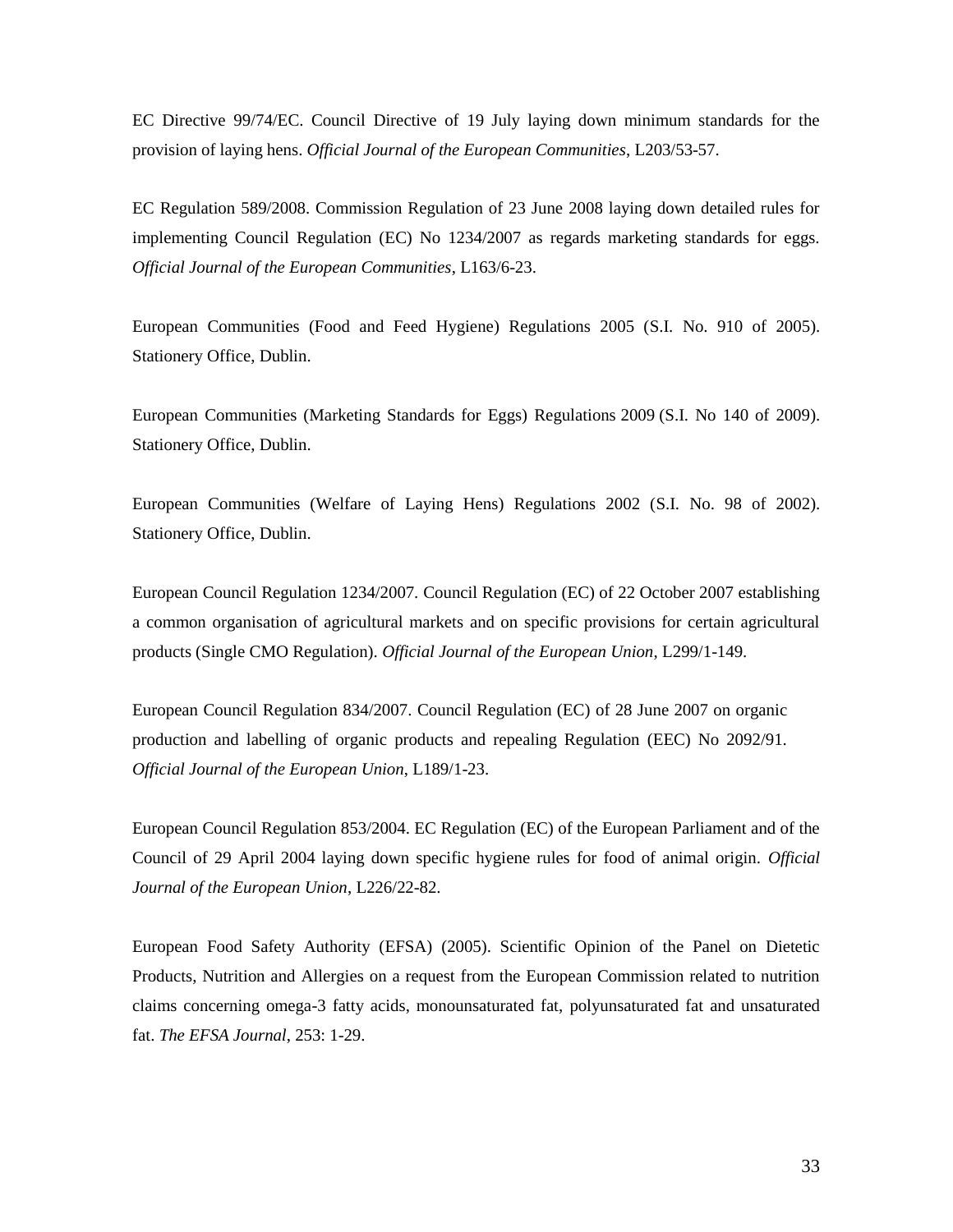European Food Safety Authority (EFSA) (2009). Scientific Opinion of the Panel on Dietetic Products, Nutrition and Allergies on a request from the European Commission related to labelling reference intake values for n-3 and n-6 polyunsaturated fatty acids. *The EFSA Journal*, 1176: 1-11.

Food Safety Authority of Ireland (FSAI) (1999). Recommendations for a National Infant Feeding Policy.

Available at: [http://www.fsai.ie/publications/reports/recommendationsinfantfeeding policy.pdf](http://www.fsai.ie/publications/reports/recommendationsinfantfeeding%20policy.pdf)

Food Safety Authority of Ireland (FSAI) (2007). Recommendations for a National Policy of Vitamin D Supplementation for Infants in Ireland.

Available at: [http://www.fsai.ie/resources\\_and\\_publications/nutrition\\_publications.html](http://www.fsai.ie/resources_and_publications/nutrition_publications.html)

Food Safety Authority of Ireland (FSAI) (2008). Report of the Implementation Group on Folic Acid Food Fortification to the Department of Health and Children.

Available at: [http://www.fsai.ie/resources\\_and\\_publications/nutrition\\_publications.html](http://www.fsai.ie/resources_and_publications/nutrition_publications.html)

Gillingham L.G., Castin L., Leeson S., Hourtovenko K. & Holun B.J. (2005). The effects of consuming DHA enriched eggs on serum lipids and fatty acid compositions in statin-treated hypercholesterolemic male patients. *Food Research International*. **38**, 1117-1123.

Givens D.I. & Gibbs R.A. (2008) Symposium on "How can the n-3 content of the diet be improved?" Current intakes of EPA and DHA in European populations and the potential of animalderived foods to increase them. Proceedings of the Nutrition Society. **67,** 273-280

Goodrow E.F., Wilson T.A., Crocker Houde S., Vishwanathan R., Scollin P.A., Handelman G., & Nicolosi R.J. (2006). Consumption of one egg per day increases serum lutein and zeaxanthin concentrations in older adults without altering serum lipid and lipoprotein cholesterol concentrations. *The Journal of Nutrition.* **136**, 2519-2524.

Gray J. & Griffin B. (2009). Eggs and dietary cholesterol-dispelling the myth. *Nutrition Bulletin*. **34**, 66-70.

Griffin B.A. & Cunnane S.C. (2009). Nutrition and metabolism of lipids. In Introduction to Human Nutrition, 2nd Edition pp 100-101. London - Wiley-Blackwell.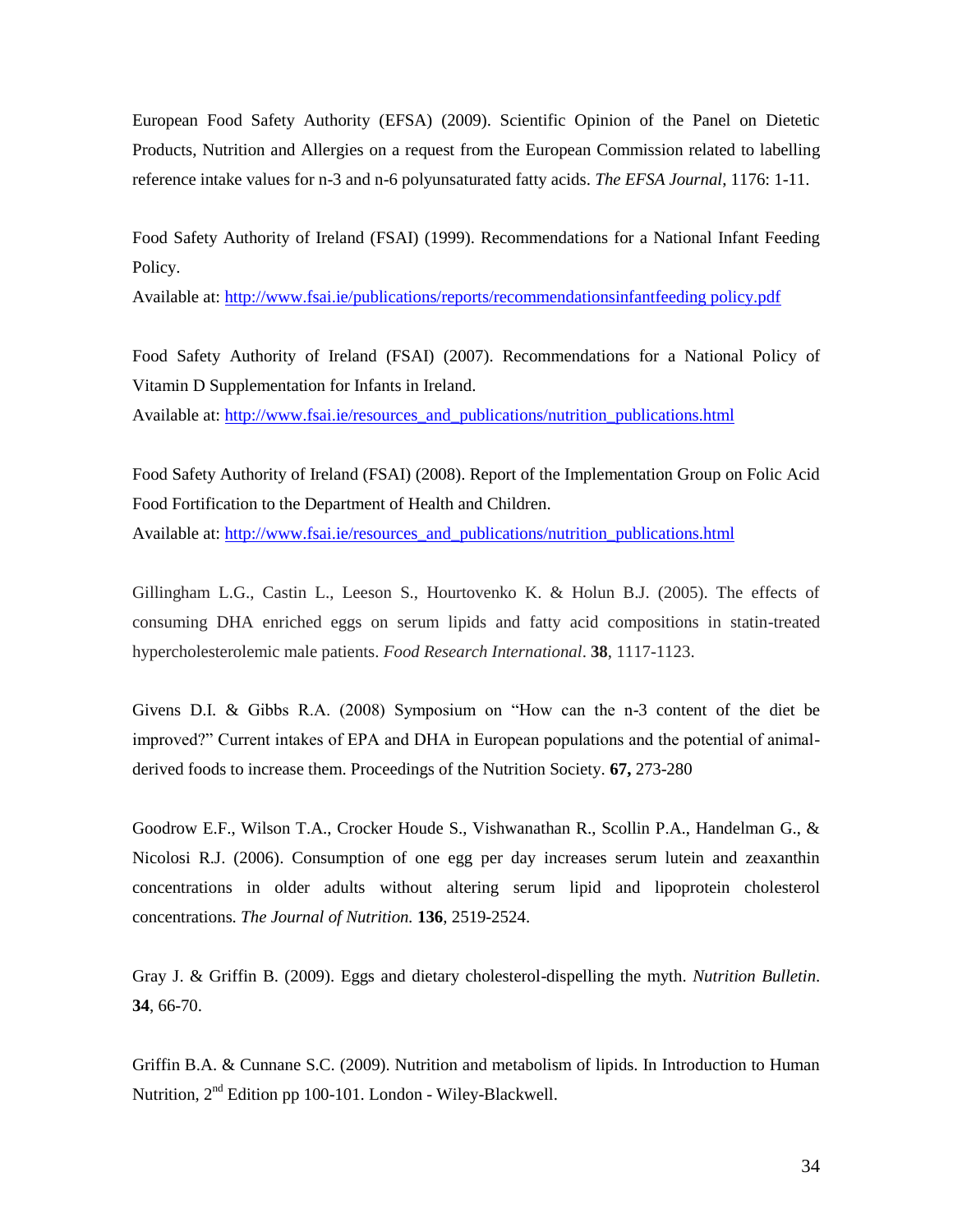Handelman G.J., Nightengale Z.D., Lichtenstein A.H., Schaefer E.J. & Blumberg J.B. (1999). Lutein and zeaxanthin concentrations in plasma after supplementation with egg yolk. *American Journal of Clinical Nutrition*. **70,** 247-251.

Harman N.L., Leeds A.R. & Griffin B.A. (2008). Increased dietary cholesterol does not increase plasma low density lipoprotein when accompanied by an energy-restricted diet and weight loss. *European Journal of Nutrition*. **47(6)**, 287-293.

Hasler C.M. (2000). The changing face of functional foods*. Journal of the American College of Nutrition*. **19 (5)**, 499S-506S.

Heart Foundation (Australia) (2008). Fats and Cholesterol. Available at: [http://www.heartfoundation.org.au/Healthy\\_Living/Eating\\_and\\_Drinking/Fats\\_and\\_Cholesterol/Pa](http://www.heartfoundation.org.au/Healthy_Living/Eating_and_Drinking/Fats_and_Cholesterol/Pages/default.aspx) [ges/default.aspx](http://www.heartfoundation.org.au/Healthy_Living/Eating_and_Drinking/Fats_and_Cholesterol/Pages/default.aspx)

Hebert K., House J.D., & Guenter W. (2005). Effect of dietary folic acid supplementation on egg folate content and the performance and folate status of two strains of laying hens. *Poultry Science.* **84**, 1533-1538.

Hoey L., McNulty H., McCann E., McCracken K.J., Scott J.M., Blaznik M.B., Molloy A.M., Graham C. & Pentieva K. (2009). Laying hens can convert high doses of folic acid added to the feed into natural folates in eggs providing a novel source of food folate. *British Journal of Nutrition*. **101**, 206-212.

Hoffman D.R., Theuer R.C., Castaneda Y.S., et al. (2004) Maturation of visual acuity is accelerated in breast-fed term infants fed baby food containing DHA-enriched egg yolk. *Journal of Nutrition*. **134,** 2307-13.

House J.D., Braun K., Balance D.M, O"Connor C.P., & Guenter W. (2002). The enrichment of eggs with folic acid through supplementation of the laying hen diet. *Poultry Science.* **81**, 1332-1337.

Irish Heart Foundation (2008). Irish Heart Foundation Nutrition Policy. Available at: [www.irishheart.ie](http://www.irishheart.ie/)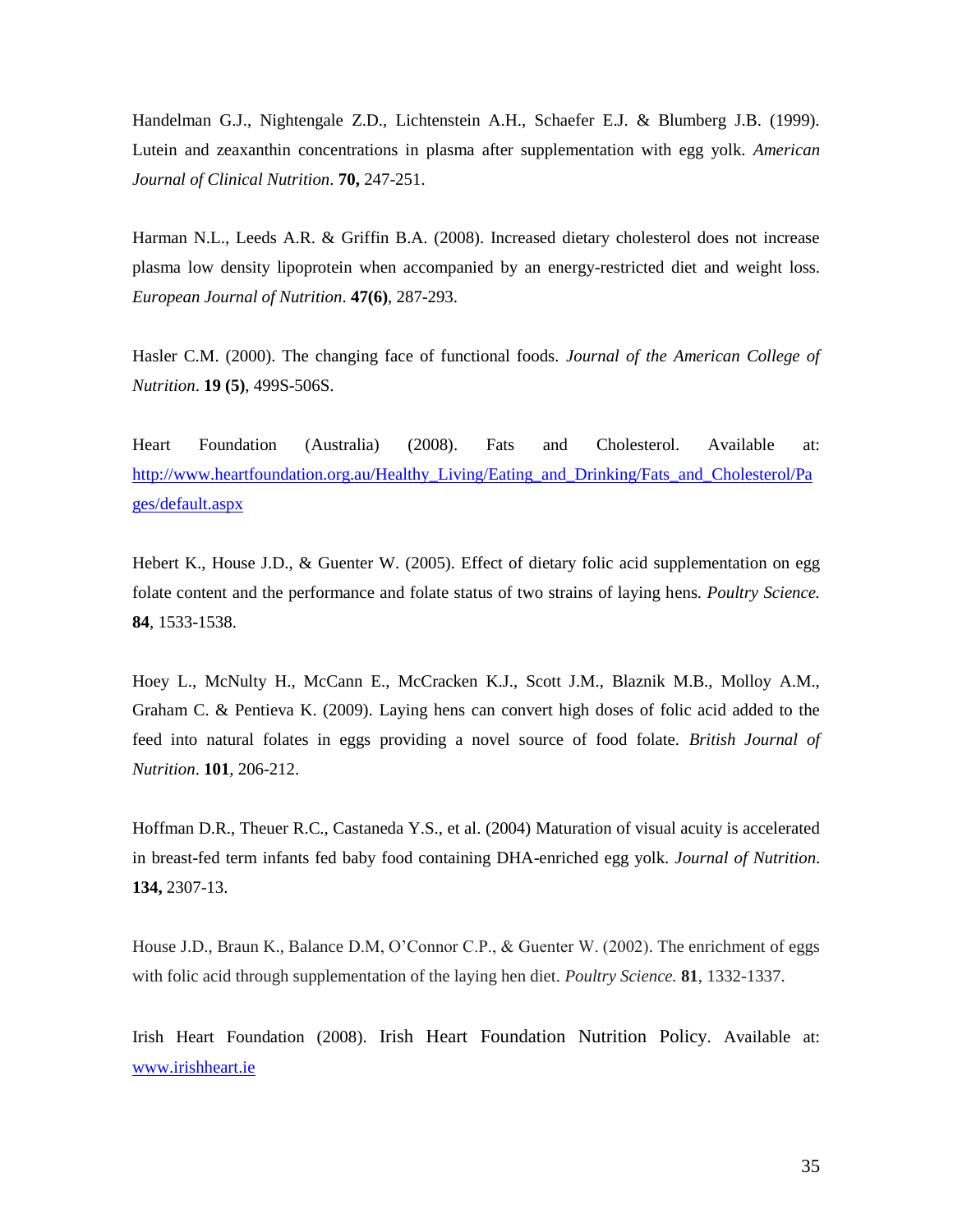IUNA 2001. Summary Report on the North South Ireland Food Consumption Survey. Available at: <http://www.iuna.net/docs/NSIFCSummary.pdf>

IUNA 2005. Report on the main findings from the National Children"s Food Survey. Available at: <http://www.iuna.net/index.php/research/childrens-food-survey>

IUNA 2006. Report on the main findings from the National Teens Food Survey. Available at: <http://www.iuna.net/index.php/research/teen-food-survey>

Kritchevsky S.B. & Kritchevsky D. (2000). Egg consumption and coronary heart disease: An epidemiologic overview. *Journal of the American College of Nutrition.* **19(5)**, 549S-555S.

Lee A. & Griffin B. (2006). Dietary cholesterol, eggs and coronary heart disease risk in perspective. *Nutrition Bulletin*. **31**, 21-27.

Makrides M., Hawkes J.S., Neumann M.A. & Gibson R.A. (2002). Nutritional effect of including egg yolk in the weaning diet of breastfed and formula fed infants: A randomised controlled trial. *American Journal of Clinical Nutrition*. **75**, 1084-92.

Mattila P., Rokka T., Knoko K., Valaja J., Rossow L. & Rayanen E.L. (2003). Effects of cholecalciferol-enriched hen feed on egg quality. *Journal of Agricultural Food Chemistry*. **51(1)**, 283-287.

McNamara D.J. (2000). Dietary cholesterol and atherosclerosis. *Biochimica et Biophysica Acta.* **1529**, 310-320.

Meister K. (2002). The role of eggs in the diet: Update. American Council on Science and Health. Available at: [http://www.enconline.org](http://www.enconline.org/)

Milner J.A. (2000). Functional foods: The US perspective. *American Journal of Clinical Nutrition*. **71**, 660S-16645S.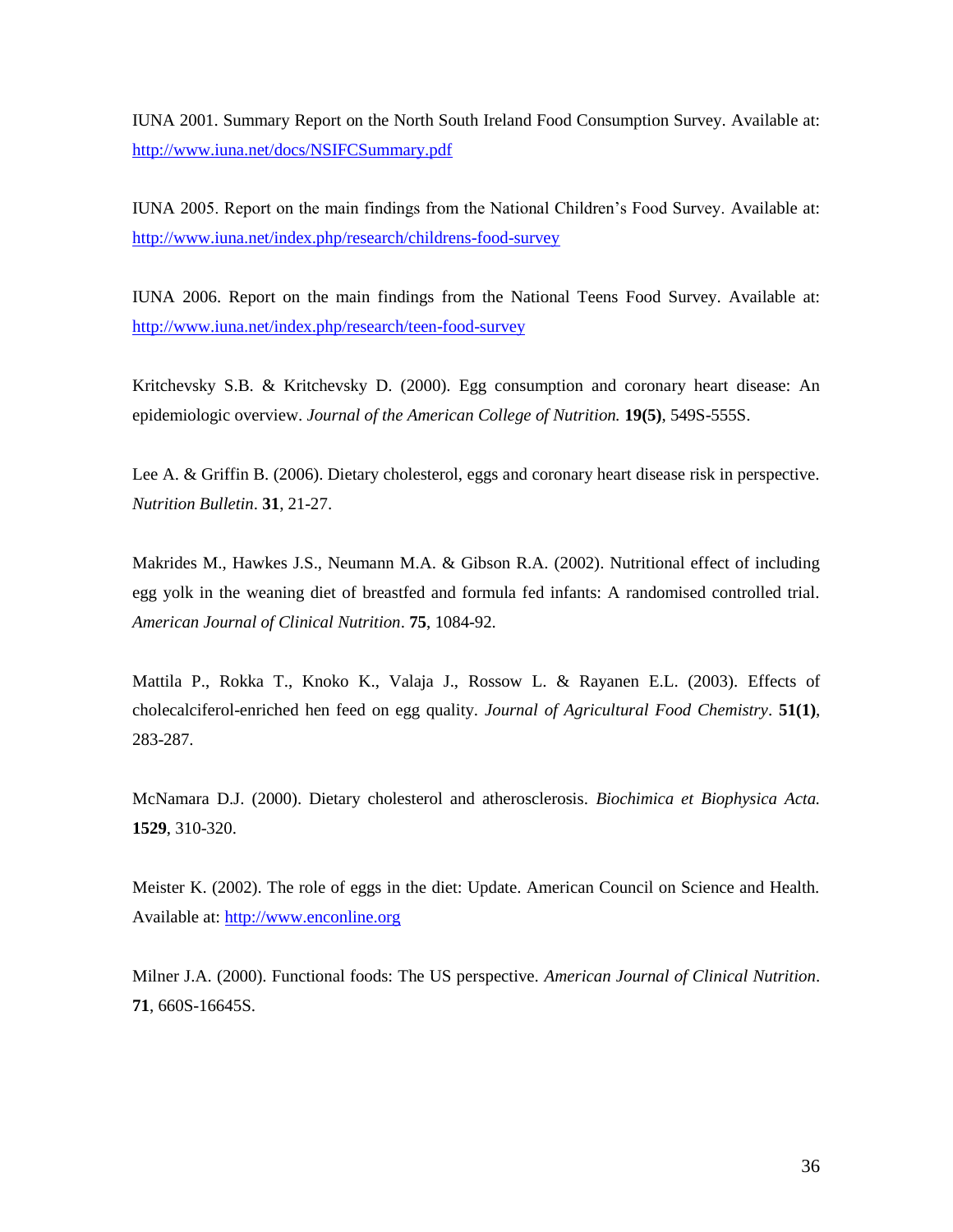Moeller M.S., Jacques P.F. & Blumberg J.B. (2000). The potential role of dietary xanthophylls in cataract and age related macular degeneration. *Journal of the American College of Nutrition*. **19**, 522S-527S.

Mutungi G., Ratliff J., Puglisi M., Torres-Gonzalez M., Vaishnav U., Leite J.O., Quann E., Volek J.S. & Luz Fernandez M. (2007). Dietary cholesterol from eggs increases plasma HDL cholesterol in overweight men consuming a carbohydrate-restricted diet. *The Journal of Nutrition.* **138**, 272- 276.

Nakamura Y., Iso H., Kita Y., Ueshima H., Okada K., Konishi M., Inoue M. & Tsugane S. (2006). Egg consumption, serum total cholesterol concentrations and coronary heart disease incidence: Japan Public Health Center-based Prospective Study. *British Journal of Nutrition.* **96**, 921-928.

National Diet and Nutrition Survey of British Adults (NDNS) aged 19-64 Vol. 1 2004. Available at: <http://www.food.gov.uk/science/dietarysurveys/ndnsdocuments/>

National Health and Medical Research Council (2006). Nutrient reference Values for Australia and New Zealand including Recommended Dietary Intakes. Canberra: NHRMC.

Qureshi A.I., Fareed M., Suri C.D., Ahmed S., Nasar A., Divani A., Kirmani J.F. (2007). Regular egg consumption does not increase the risk of stroke and cardiovascular diseases. Medical Science Monitoring. 13(1), 1-8.

Ratliff J.C., Mutungi G., Puglisi M.J., Volek J.S. & Fernandez M. (2008). Eggs modulate the inflammatory response to carbohydrate restricted diets in overweight men. *Nutrition and Metabolism.* **20**, 5:6.

Riediger N.D, Othman R.A, Sue M. & Moghadasian M.H. (2009). A systemic review of the roles of n-3 fatty acids in health and disease. *Journal of the American Dietetic Association*. **109**, 668-679.

Roth Maier D.A. & Bohmer B.M. (2007). Fortification of eggs with folic acid as a possible contribution to enhance the folic acid status of populations. *International Journal for Vitamin and Nutrition Research*. **77(4)**, 297-301.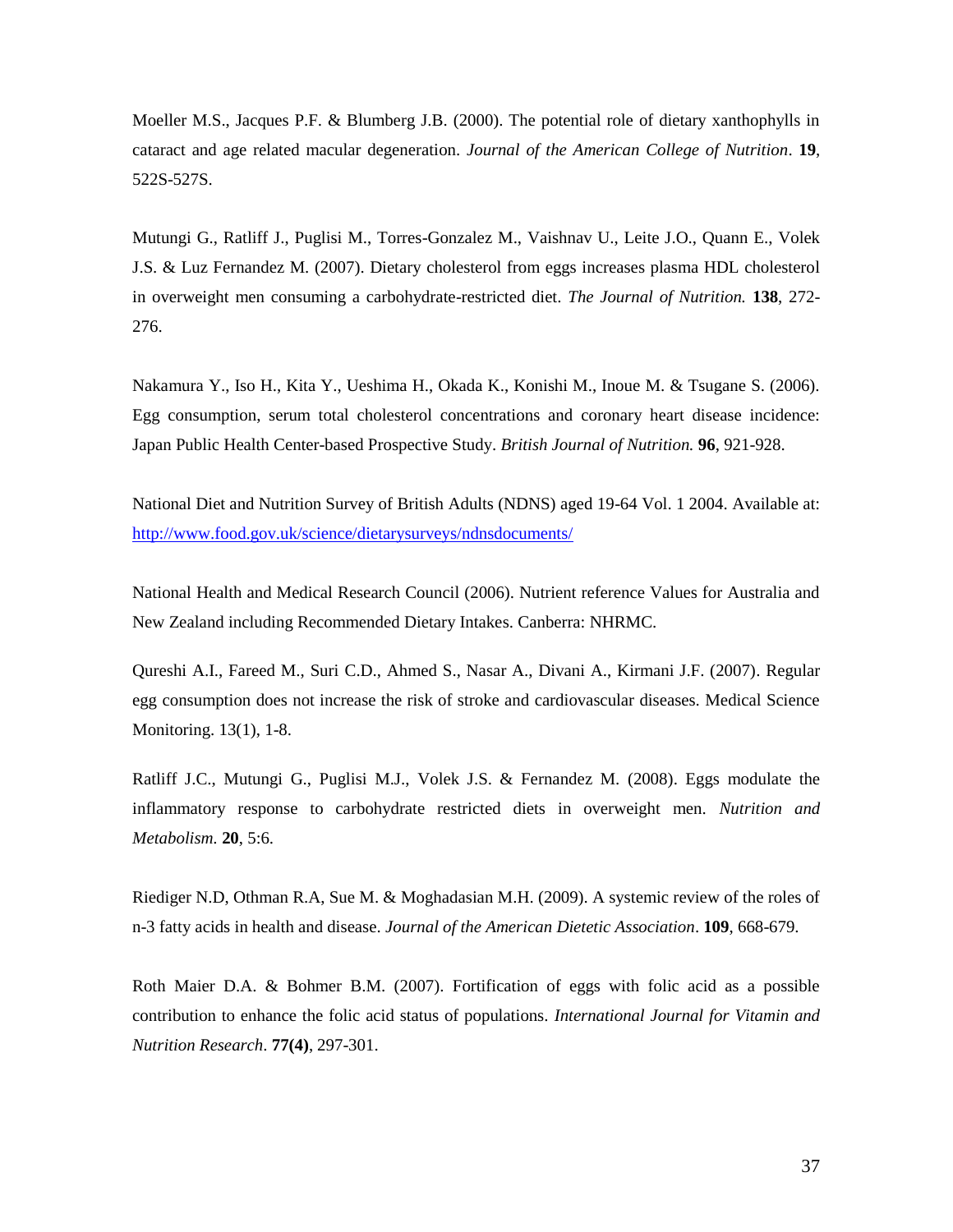Scientific Advisory Committee on Nutrition/Committee on Toxicity (2004). Advice on fish consumption: Benefits and Risks. London: The Stationery Office.

Shapira N., Weill P. & Loewenbach R. (2008). Egg fortification with n-3 polyunsaturated fatty acids (PUFA): Nutritional benefits versus high n-6 PUFA Western diets and consumer acceptance. *Israel Medical Association Journal.* **10**, 262-265.

Simopoulos A.P. & Salem N. (1992). Egg yolk as a source of long chain polyunsaturated fatty acids in infant feeding. *American Journal of Clinical Nutrition,* **55,** 411-414.

Sindelar C.A., Scheerger S.B., Plugge S.L., Eskridge K.M., Wanderand R.C., Lewis N.M (2004). Serum lipids of physically active adults consuming omega-3 fatty acid–enriched eggs or conventional eggs. *Nutrition Research.* **24(9)**, 731-739.

Song W.O. & Kerver J.M. (2000). Nutritional contribution of eggs to the American diet. *Journal of the American College of Nutrition*. **19** (suppl), 556S-562S.

Surai P.F. (2000a). Effect of selenium and Vitamin E content of the maternal diet on the antioxidant system of the yolk and the developing chick. *British Poultry Science*. **41,** 235-243.

Surai P.F. (2000b). Organic selenium: Benefits to animals and humans, a biochemist"s view. In Biotechnology in the Feed Industry (Lyons, TP and Jacques KA Ed.) pp 205-260, Nottingham University Press, Nottingham, UK.

Surai P.F. & Sparks NHC (2001). Designer eggs: From improvement of egg consumption to functional food. *Trends in Food Science and Technology*. **12**, 7-16.

UK Medical Research Council (1991). Prevention of neural tube defects: results of the Medical Research Council Vitamin study. MRC Vitamin Study Research Group. *Lancet.* **338(8760)**, 131- 137.

Vander Wal J.S., Marth J.M., Khosla P., Jen C. & Dhurandhar N.V. (2005). Short-term effect of eggs on satiety in overweight and obese Subjects. *Journal of the American College of Nutrition*. **24(6)**, 510-515.